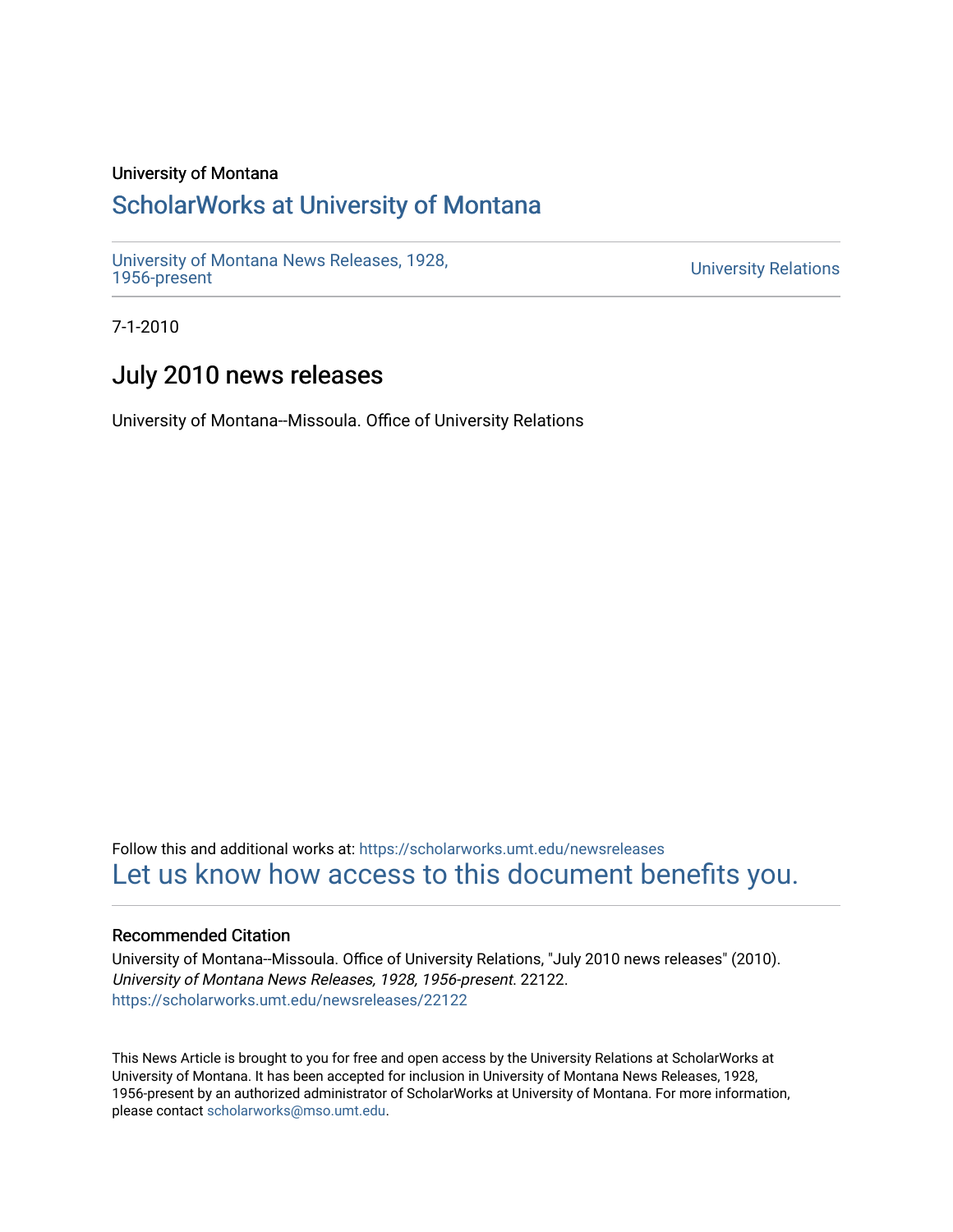

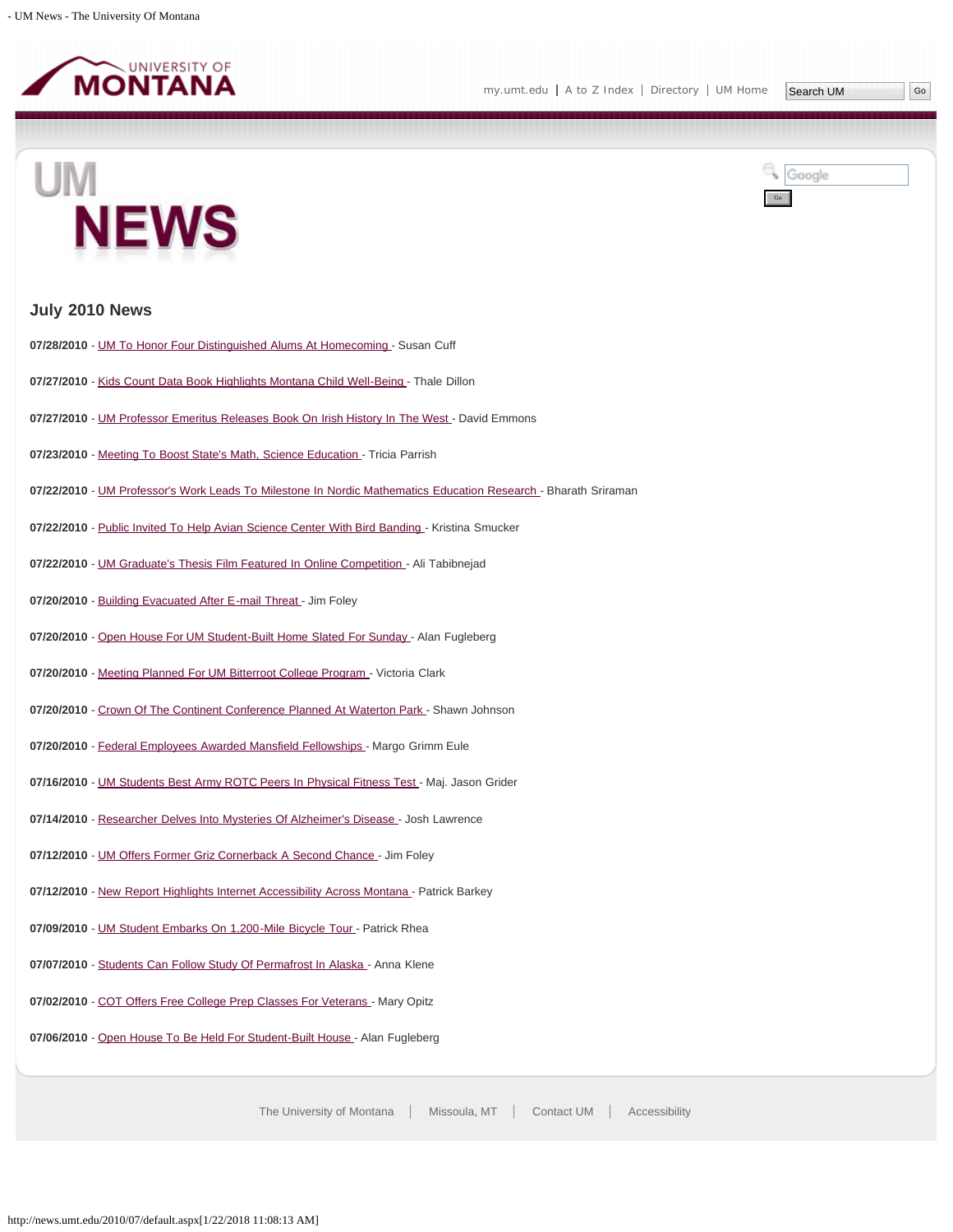<span id="page-2-0"></span>





July 28, 2010

#### **MISSOULA** ―

Four outstanding University of Montana graduates will receive 2010 Distinguished Alumni Awards during UM Homecoming festivities in September.

Distinguished Alumni Awards are the highest honor presented by the UM Alumni Association. This year's award recipients are John Badgley of Edmonds, Wash.; Patrick Cheney of State College, Penn.; Joseph P. Mazurek of Helena; and Colleen L. McGuire of Washington, D.C.

The awards will be presented during a ceremony and reception at 6 p.m. Friday, Sept. 24, in the University Center Ballroom. The public is invited to attend.

Badgley, who was born and raised in Missoula, earned a bachelor's degree in history at UM in 1952. He taught international relations and Asian studies at several universities, including Miami, Johns Hopkins, Cornell and Kyoto. In 1973 he founded the Institute of the Rockies, a public policy education organization. He also is a cofounder of the Myanmar Book Aid and Preservation Foundation.

While at UM, Badgley was a member of Phi Delta Theta and president of Silent Sentinel, a senior honorary society. He lettered in track during all four years at the University. He is a member of the Oscar J. Craig Heritage Society for planned giving to archives and special collections at UM's Maureen and Mike Mansfield Library.

Cheney is Distinguished Professor of English and Comparative Literature at Pennsylvania State University. A native of Great Falls, he earned a bachelor's degree in English at UM in 1972. He is the author and editor of 15 books and numerous essays on a variety of subjects that include William Shakespeare and Christopher Marlowe.

Cheney has received grants from the National Endowment for the Humanities and the Andrew W. Mellon Foundation and is a consultant for Oxford University Press and Cambridge University Press. While at UM, he was a member of Sigma Phi Epsilon. He currently mentors young athletes and scholars.

Mazurek received a bachelor's degree in business administration at UM in 1970 and a juris doctorate from the University in 1975. He has been active as a lawyer and politician in Montana, serving 12 years as a state senator and eight years as attorney general. He has worked across party lines to increase funding for K-12 education and for environmental and public health projects.

While at UM, Mazurek was a member and president of Phi Delta Theta and was the fraternity's Outstanding Graduate of 1970. He served as Associated Students of UM president and was a member of Silent Sentinel and Beta Gamma Sigma, a business honor society. In law school, he was associate editor of the Montana Law Review and a member of the Phi Alpha Phi legal fraternity.

McGuire, a 1979 UM graduate, is the first Montana woman to achieve the rank of brigadier general and the first woman ever to become provost marshal general of the U.S. Army and commanding general of the Army Criminal Investigation Command. She was sworn in as the Army's top law enforcement officer during a January 2010 ceremony at Fort Belvoir, Va.

After graduating from UM, McGuire was commissioned in the Military Police Corps. She served nearly 30 years of active duty in Germany, Somalia, Iraq and the U.S. While at UM, she was a broadcast journalism major, a member of ROTC and a cheerleader for the Grizzlies. She plans to retire in Montana.

###

**BD** 

Local, state, hometowns

072810daas

**Contact:** Susan Cuff, associate director, UM Office of Alumni Relations, 406-243-5211, [susan.cuff@umontanaalumni.org](mailto:susan.cuff@umontanaalumni.org).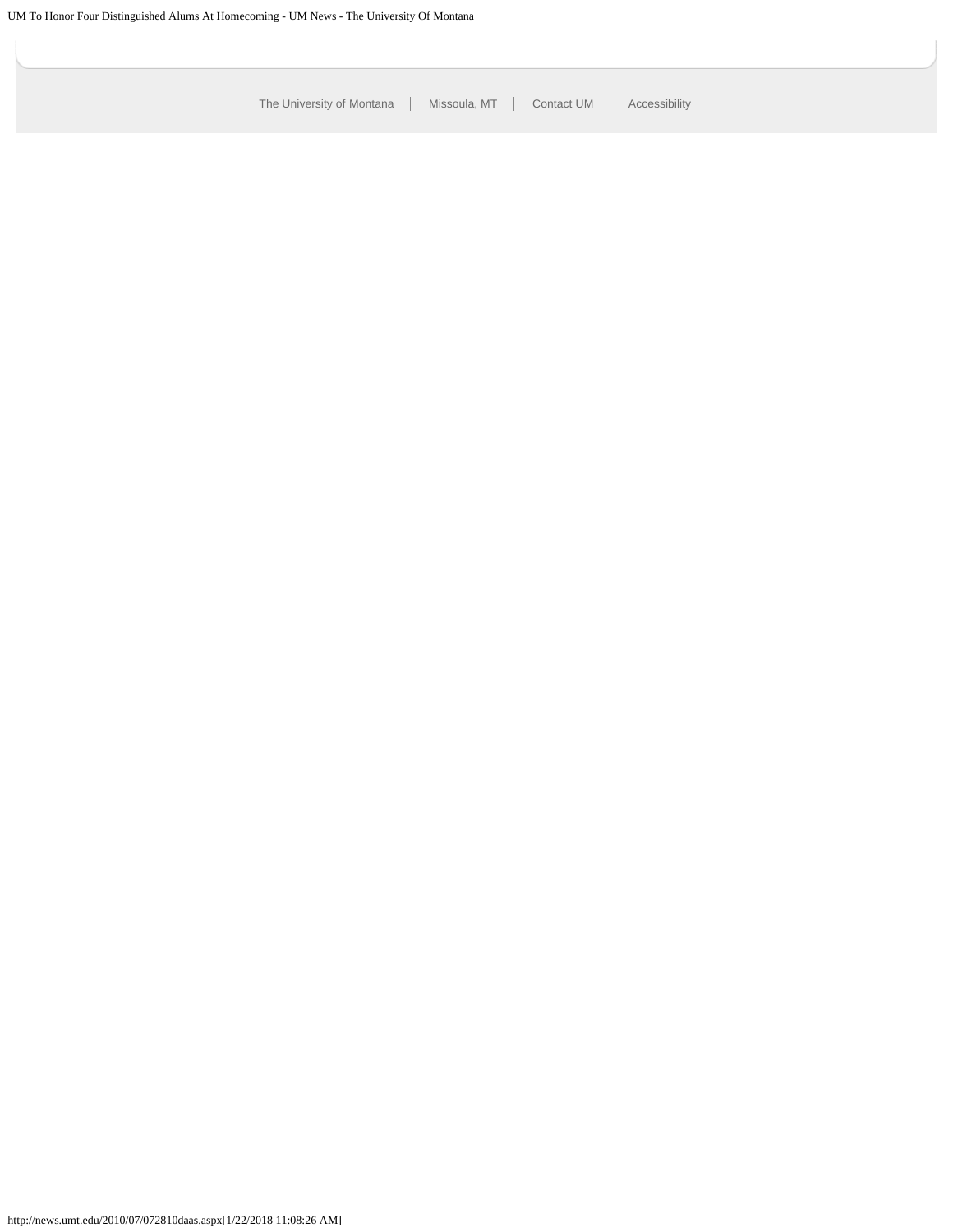<span id="page-4-0"></span>





July 27, 2010

#### **MISSOULA ―**

Montana ranks 32nd nationally in the 2010 Kids Count Data Book, a state-by-state study on the well-being of America's children released by the Annie E. Casey Foundation's Kids Count program. The Data Book reveals that since 2000, Montana has improved on two of 10 measures affecting child well-being. Yet on five other measures, conditions worsened for Montana's kids. Conditions remained unchanged on one measure, and two others were not comparable to previous years.

The 21st annual Data Book is complemented by the expanded online Kids Count Data Center, which contains hundreds of measures of child well-being and allows users to create maps and graphs of the data at the national, state, county and city levels. To access all 10 indicators and other data regarding Montana's children and families, go to <http://datacenter.kidscount.org/mt>.

"Our goal is to expand people's understanding of the data and have them recognize that understanding data trends in child well-being, both good and bad, highlight challenges and opportunities for policy leaders, businesses and communities," said Julie Ehlers, Montana Kids Count communications director. "These rankings provide necessary information to recognize areas of concern and hopefully promote positive change for Montana's children and families."

Areas of note in the data include:

- **More high school drop-outs:** The share of teens ages 16-19 in Montana who were not enrolled in school and were not high school graduates increased from 7 percent in 2000 to 9 percent in 2008. Montana tied for 44th nationally — among the bottom 10 states — on this indicator.
- **Child poverty increases:** In 2008, 21 percent of Montana's children lived in poverty, up from 17 percent in 2000. Montana's child poverty rate is higher than the U.S. rate of 18 percent. (A family of two adults and two children were considered poor if their income in 2008 fell below \$21,834.)
- **Slight increase in percentage of low-birthweight babies:** The share of low-birthweight babies in Montana increased from 6.2 percent in 2000 to 7.2 percent in 2007. The state's 2007 rate, however, is slightly lower than it was a year earlier —suggesting a possible reversal of the long-term trend.
- **Montana performs better than the national average on four of the 10 indicators:**

Montana fared better than the United States as a whole on four indicators: the percentage of low-birthweight babies, infant mortality rate, teen birth rate and percentage of children in single-parent families.

The full report can be accessed at<http://www.box.net/shared/kfv1vs6e0s>.

The Annie E. Casey Foundation is a private charitable organization dedicated to helping build better futures for disadvantaged children in the United States. The foundation's primary mission is to foster public policies, human-service reforms and community support that more effectively meet the needs of today's vulnerable children and families.

The Montana Kids Count program is funded through the Annie E. Casey Foundation and is a statewide effort to identify the status and well-being of Montana children by collecting facts about them and publishing an annual data book. More information and data is available at [http://www.montanakidscount.org.](http://www.montanakidscount.org/)

JE/als

Local, dailies, weeklies

072710kids

###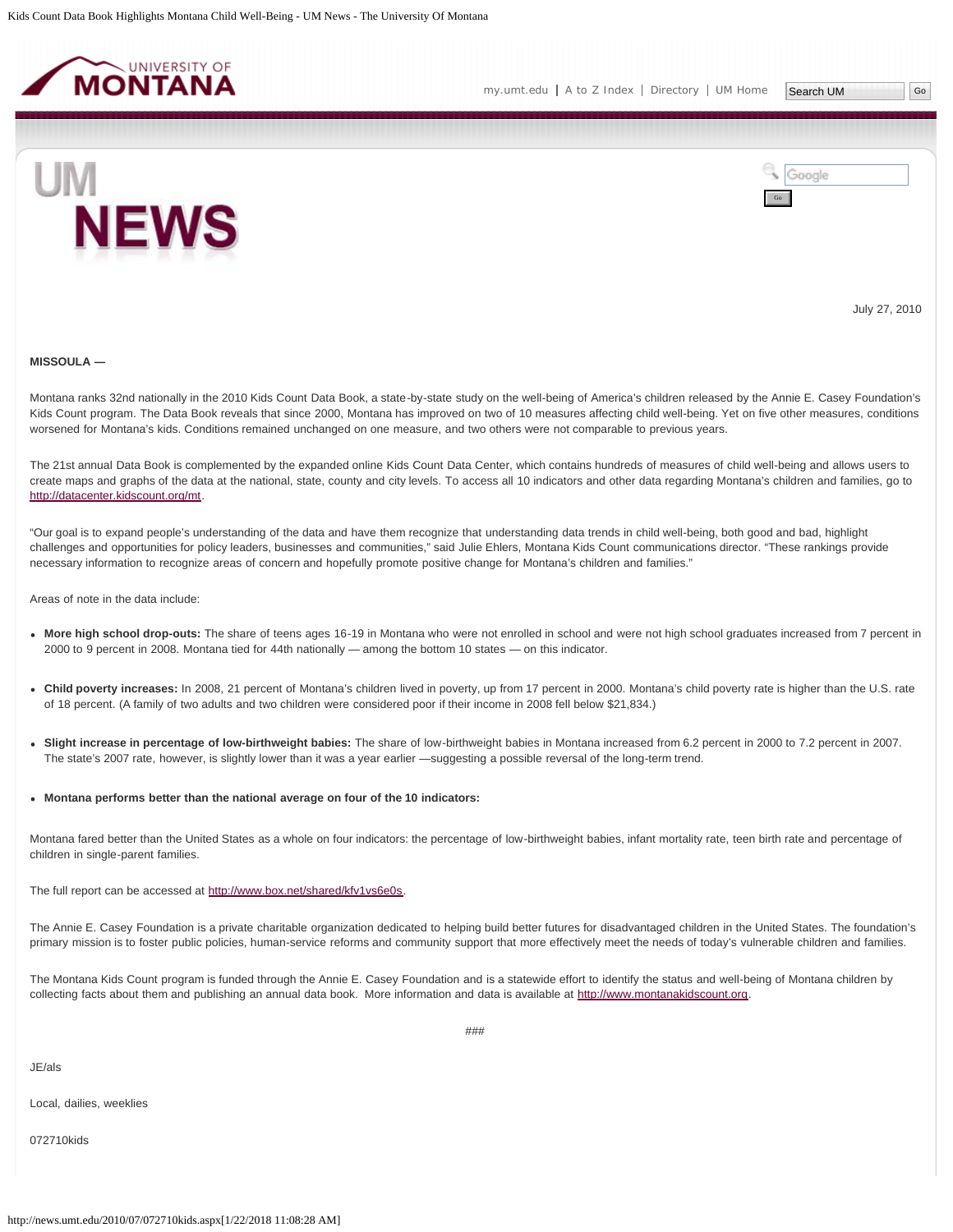**Contact:** Thale Dillon, Montana Kids Count, 406-243-5113, [thale.dillon@business.umt.edu](mailto:thale.dillon@business.umt.edu).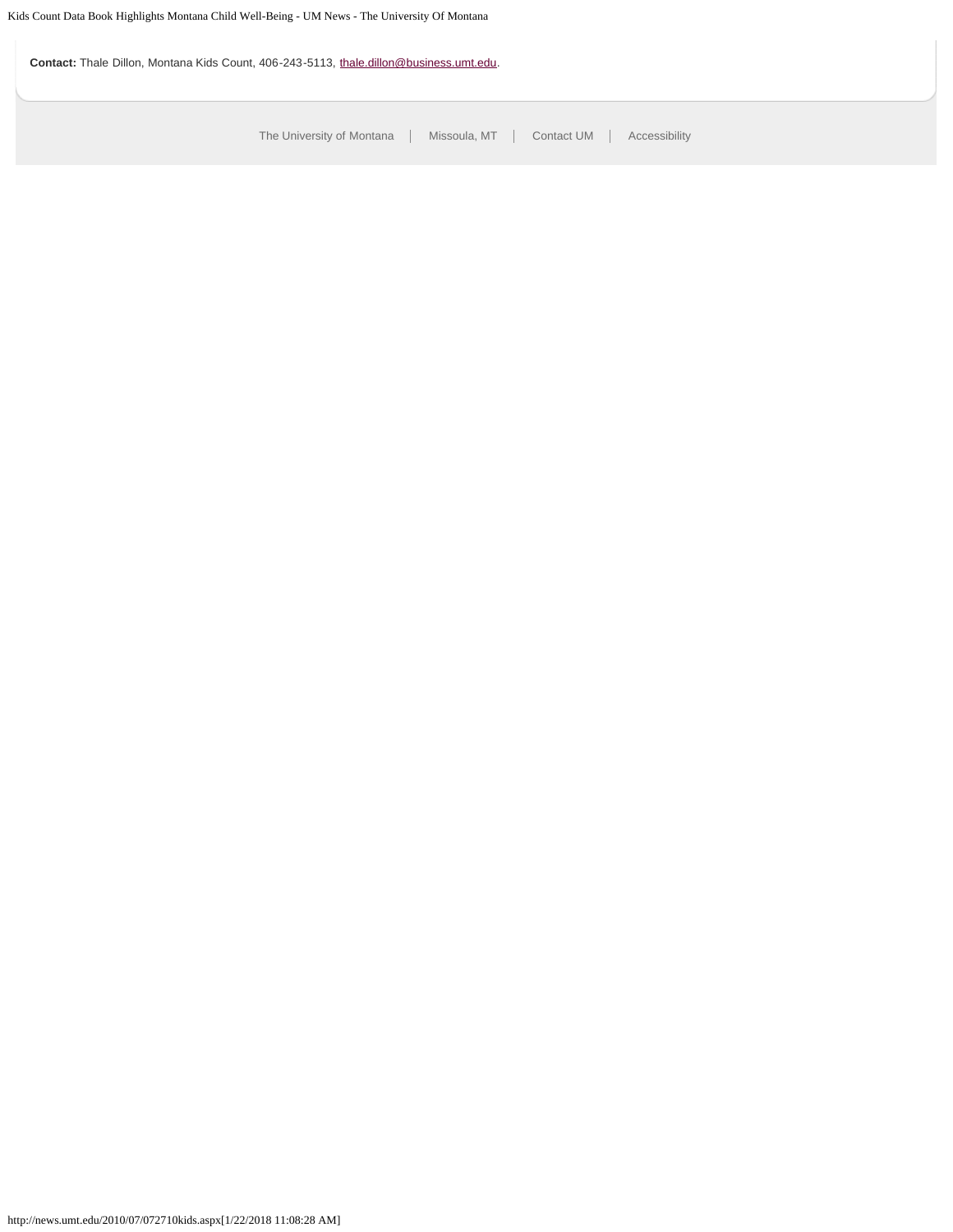<span id="page-6-0"></span>



July 27, 2010

# **MISSOULA ―**

David Emmons, history professor emeritus at The University of Montana, will release his latest book, "Beyond the American Pale: The Irish in the West, 1845-1910," in August.

"Beyond the American Pale," published by the University of Oklahoma Press, explores Irish-Catholic immigrants' contributions to the development of the West during the late 19th and early 20th centuries. It also disproves the traditional assumption that Irish-Catholic immigrants confined themselves to the industrial cities of the East and Midwest, using early Butte as a primary example.

"Butte was a complete antithesis of what the West was supposed to be; it violated every feature of the Western myth," Emmons says. "It was ethnically ― which is to say culturally ― diverse, densely urban, intensely industrial and loud with the shouts of discouraging words."

Emmons, who earned his doctorate at the University of Colorado, began teaching at UM in 1967. His areas of expertise focus on modern American history, including immigration, ethnicity and labor. He also is the author of the award-winning book "The Butte Irish: Class and Ethnicity in an American Mining Town, 1875-1925."

"Beyond the American Pale" already has received rave reviews. Author Kerby Miller called it "simply stunning: intellectually brilliant yet deeply personal, and based on a lifetime of learning and contemplation," while historian Walter Nugent says, "Emmons has ransacked a huge range of sources for this excellent and provocative look at the Irish in the American West ― and the myths and realities surrounding both."

"Beyond the American Pale" will be available in bookstores and online starting Aug. 4.

###

ALS

Local, dailies, specialized western

071910irsh

**Contact:** David Emmons, UM history professor emeritus, 406-243-2231, [david.emmons@mso.umt.edu.](mailto:david.emmons@mso.umt.edu)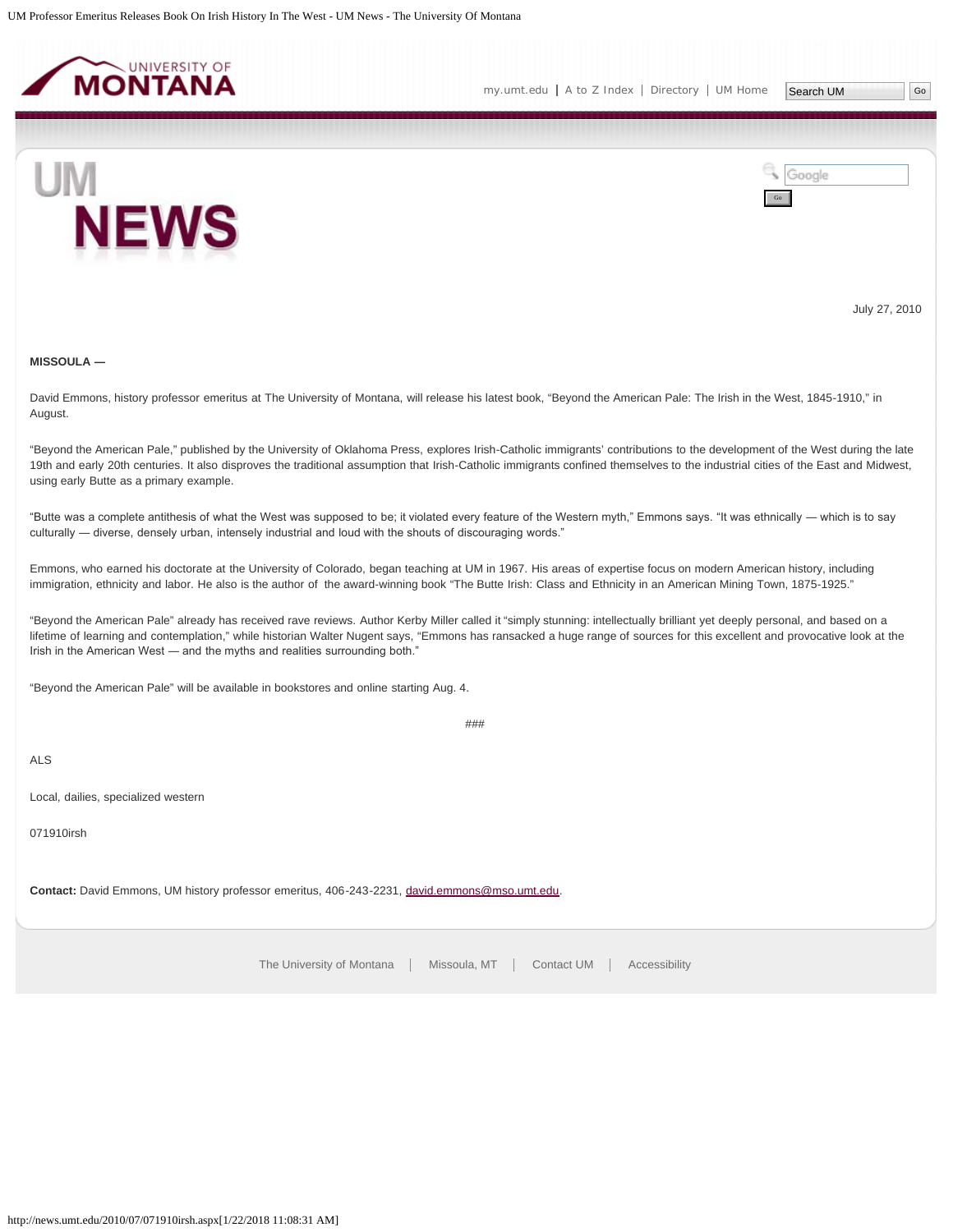<span id="page-7-0"></span>



July 23, 2010

#### **MISSOULA –**

Only 48 percent of Montana students are ready for college mathematics, and only 30 percent are prepared for higher education science, according to 2009 ACT test data reported by the state Office of the Commissioner of Higher Education.

To address this issue, the state university system will host a meeting of the Montana Math and Science Teacher Initiative on Monday, Aug. 2, at the Carroll College Campus Center in **Helena**.

Free and open to the public, the event will run from 10 a.m. to 4 p.m. It is titled "Statewide Transformation in STEM Education." (STEM stands for science, technology, engineering and mathematics.)

Featured speakers from 10 to 11 a.m. will include Gov. Brian Schweitzer, Montana State University President Waded Cruzado, University of Montana President George M. Dennison, Carroll College Dean Paula McNutt, and Howard Gobstein, a Washington D.C.-based official with the Association of Public and Land-grant Universities.

"One goal of this meeting is to brainstorm ideas about how we can enhance mathematics and science education across Big Sky Country," Schweitzer said. "We also want to educate people about the important work that has already been done."

A 2005 federal report titled "Rising Above the Gathering Storm" from the National Academies outlined the critical nature for improved math and science education to the success of the United States. Montana responded to this challenge by forming the Montana Math and Science Teacher Initiative in October 2008.

MMSTI galvanizes K-20 administrators and policymakers to recruit, train, place and retain math and science teachers in the rural western United States. The organization also works to raise awareness of the importance of math and science education, to improve teacher professional development in those areas, to recruit students from STEM disciplines to become teachers and to continually assess improvement efforts.

Gobstein will give a lecture titled "The Importance of STEM Education and MMSTI" at 10:30 a.m. He is the executive officer and vice president of APLU's Office of Research, Innovation and STEM Education. He also co-directs the Science and Mathematics Teacher Imperative, a national APLU effort to transform middle and high school STEM education by preparing a new generation of world-class science and math teachers.

A full conference schedule is online at<http://www.umt.edu/urelations/imx/MMSTIagenda.pdf>. For more information, visit [http://mmsti.org,](http://mmsti.org/) call MMSTI state coordinator Tricia Parrish at 406-243-4405 or e-mail [tricia.parrish@mso.umt.edu.](mailto:tricia.parrish@mso.umt.edu) Glacier National Bank donated \$1,000 to help fund the MMSTI meeting.

###

CBS

Local, dailies, weeklies, Helena media

072310math

**Contact:** Tricia Parrish, MMSTI state coordinator, 406-243-4405, [tricia.parrish@mso.umt.edu.](mailto:tricia.parrish@mso.umt.edu)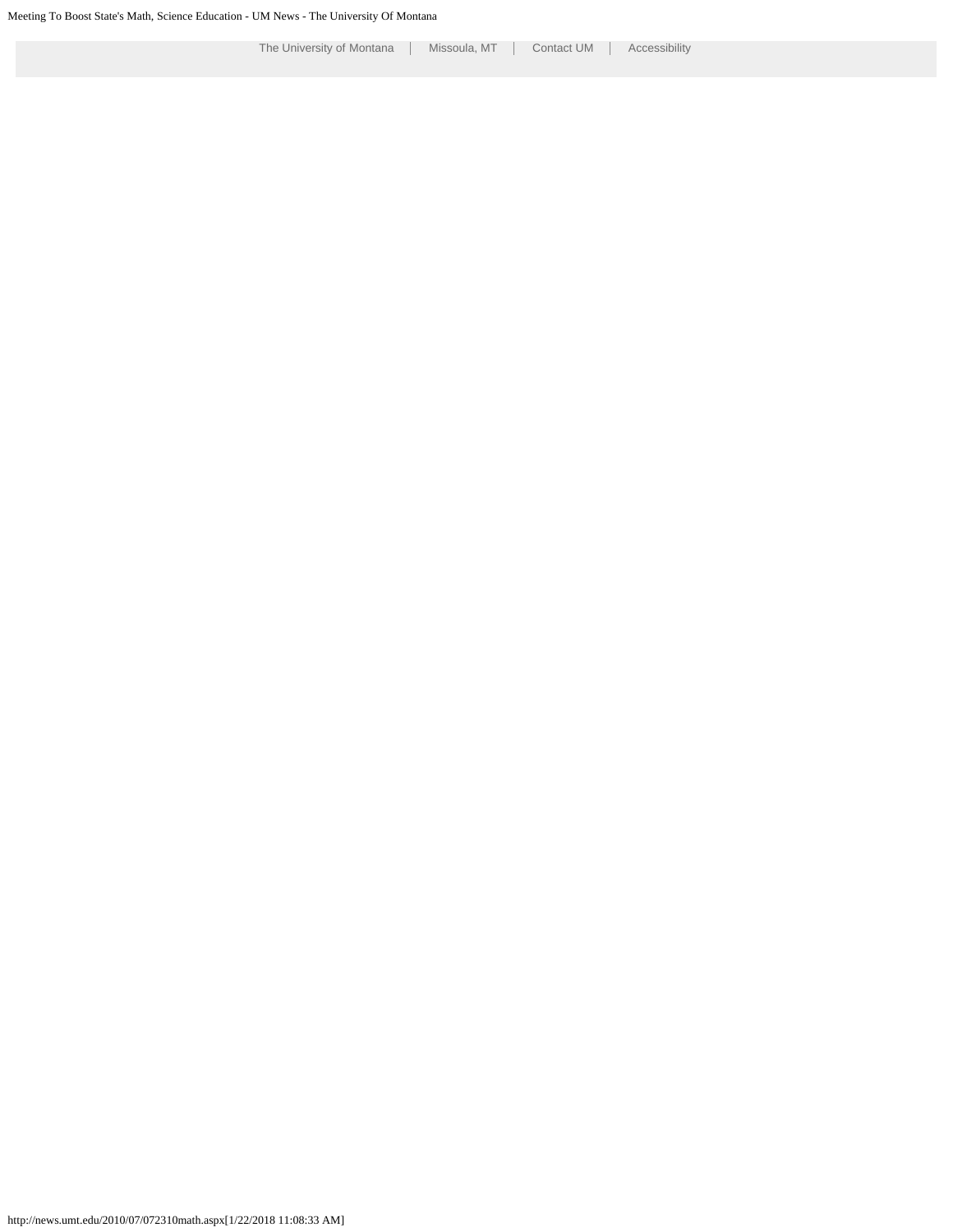<span id="page-9-0"></span>

[my.umt.edu](http://my.umt.edu/) | [A to Z Index](http://www.umt.edu/search/atoz/) | [Directory](http://www.umt.edu/directory/) | [UM Home](http://www.umt.edu/)

Search UM



Google Go

July 22, 2010

## **MISSOULA –**

University of Montana mathematics Professor Bharath Sriraman was instrumental in the recent publication of "The First Sourcebook on Nordic Research in Mathematics Education: Norway, Sweden, Iceland, Denmark and contributions from Finland."

Sriraman worked three years on the project that culminated in the 750-page sourcebook, the first of its kind and a major milestone for mathematics education research in the Nordic world.

The project involved more than 50 authors and is part of "The Montana Mathematics Enthusiast: Monograph Series in Mathematics Education," published by Information Age Publishing.

The sourcebook provides the first comprehensive and unified treatment of historical and contemporary research trends in mathematics education in the Nordic world. It is organized in sections coordinated by active researchers in mathematics education in Norway, Sweden, Iceland, Denmark and Finland. Sections for each country include historical articles and examples of recently conducted research oriented toward the future.

"The sourcebook will serve as a standard reference for mathematics education researchers, policymakers, practitioners and students both in and outside the Nordic countries," Sriraman said.

More information about the contents of the sourcebook is available online at

<http://www.infoagepub.com/products/First-Sourcebook-Nordic-Research-Mathematics-Education> and <http://www.math.umt.edu/TMME/Monograph10/MontanaMath10.pdf>.

For information about the entire monograph series, visit [http://www.infoagepub.com/series/The-Montana-Mathematics-Enthusiast-Series.](http://www.infoagepub.com/series/The-Montana-Mathematics-Enthusiast-Series)

###

**NOTE TO EDITORS:** A jpg photo of the book cover is attached to this news release.

## BD

Local, specialized western, dailies

072210math

**Contact:** Bharath Sriraman, UM mathematics professor , 406-243-6714, [sriramanb@mso.umt.edu](mailto:sriramanb@mso.umt.edu).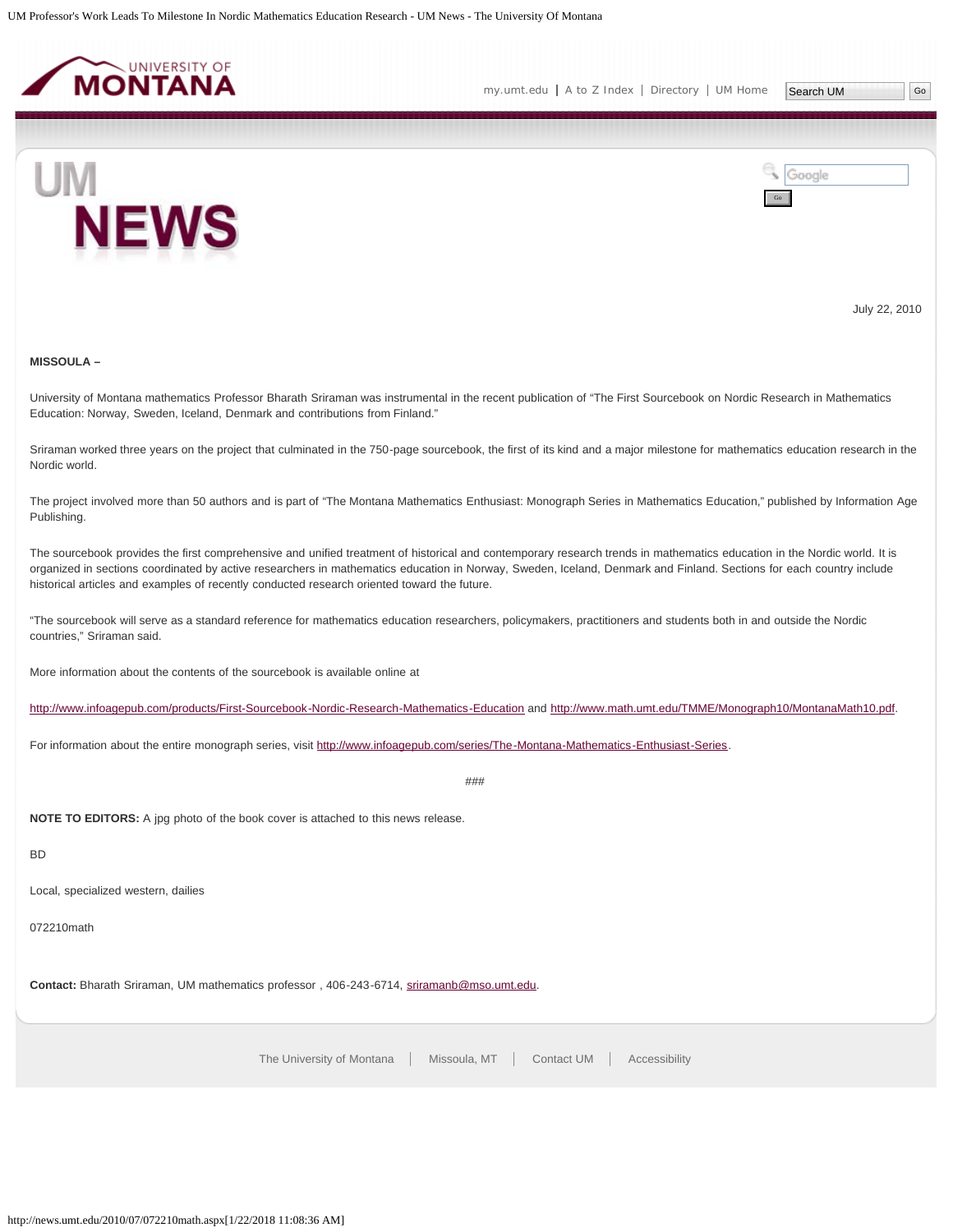<span id="page-10-0"></span>



July 22, 2010

## **MISSOULA –**

The public is invited to join The University of Montana Avian Science Center for a morning of bird banding at one of six upcoming events.

Participants will learn about the importance of riparian areas and the work done at the Avian Science Center. The events are free, and all ages are welcome.

The schedule is:

- **Tuesday, July 27,** and **Monday, Aug. 2,** Grant-Kohrs Ranch National Historic Site in **Deer Lodge**.
- **Wednesday, July 28,** and **Thursday, Aug. 5,** Maclay Flat near Blue Mountain in Missoula.
- **Thursday, July 29,** and **Friday, Aug. 6,** Valley of the Moon Nature Trail on Rock Creek.

Those who wish to experience the full two-hour program should arrive at either 7 a.m. or 9 a.m. Others can drop by anytime between 7 a.m. and noon. The banding stations will be staffed by Avian Science Center biologists.

Participants should wear shoes and clothes appropriate for hiking near riparian woodlands and bring water, sunscreen, a hat and bug repellent. Binoculars and cameras also are recommended.

###

The bird-banding activities are part of the center's Bird's-Eye View Education Program, and are supported by a grant from the state Natural Resource Damage Program. Learn more about the bird-banding program online at [http://avianscience.dbs.umt.edu/projects/bird\\_banding.php.](http://avianscience.dbs.umt.edu/projects/bird_banding.php)

For more information or to RVSP for the event, e-mail Kristina Smucker at [kristina.smucker@mso.umt.edu](mailto:kristina.smucker@mso.umt.edu) or call 406-243-2035.

JS

Local

072110bird

**Contact:** Kristina Smucker, Avian Science Center assistant director and outreach coordinator, 406-243-2035, [kristina.smucker@mso.umt.edu](mailto:kristina.smucker@mso.umt.edu).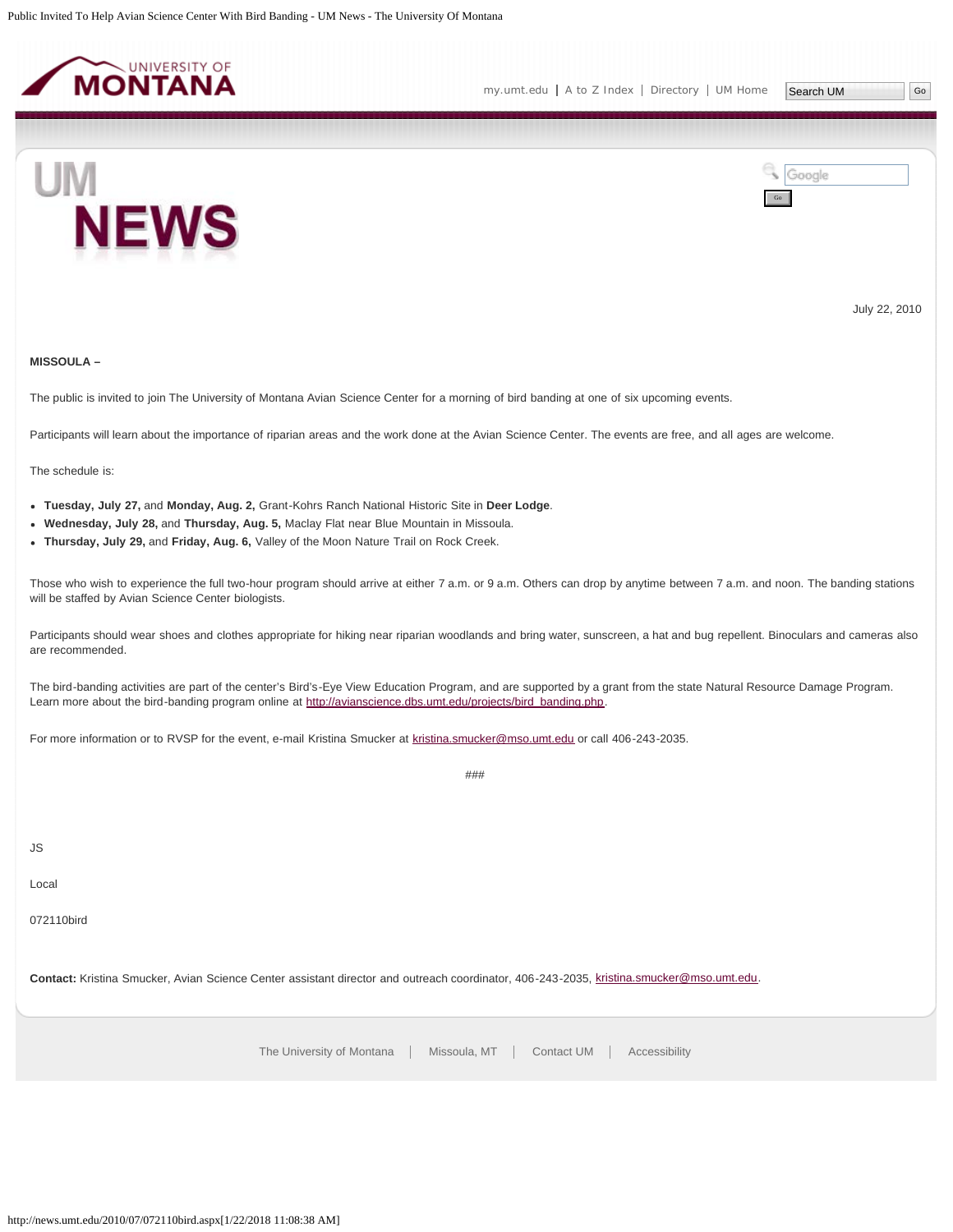<span id="page-11-0"></span>



July 22, 2010

## **MISSOULA –**

A short film made by recent University of Montana graduate Ali Tabibnejad is one of 100 entries competing for \$50,000 and the chance to become a feature-length movie.

Tabibnejad made "Untitled for James" earlier this year as his thesis project, then entered it in OpenFilm.com's first-ever "Get it Made" competition. The 19-minute movie features a cast and crew made entirely of UM students and was shot on campus, around Missoula and outside Kalispell. Tabibnejad earned a Master of Fine Arts degree in digital filmmaking from UM in May.

More than 100 films are competing in the first round of the contest. The public can view the entries at [http://www.openfilm.com,](http://www.openfilm.com/) and anyone with an e-mail address can create an account and vote for their favorite film during the month of July.

After public voting closes, the top six vote-getters will go before a panel of judges that includes film industry professionals James Caan, Robert Duvall, Mark Rydell, Scott Caan and others. The panel will select one winning film. The winner will receive \$50,000 cash and a \$200,000 financing contract to turn their short film into a feature film.

"Untitled for James" has been viewed more than 6,000 times and has been consistently among the top six vote-getters since voting began.

###

JS

Local, specialized western

072110film

**Contact:** Ali Tabibnejad, filmmaker and UM graduate, ali.tabibnejad@gmail.com, .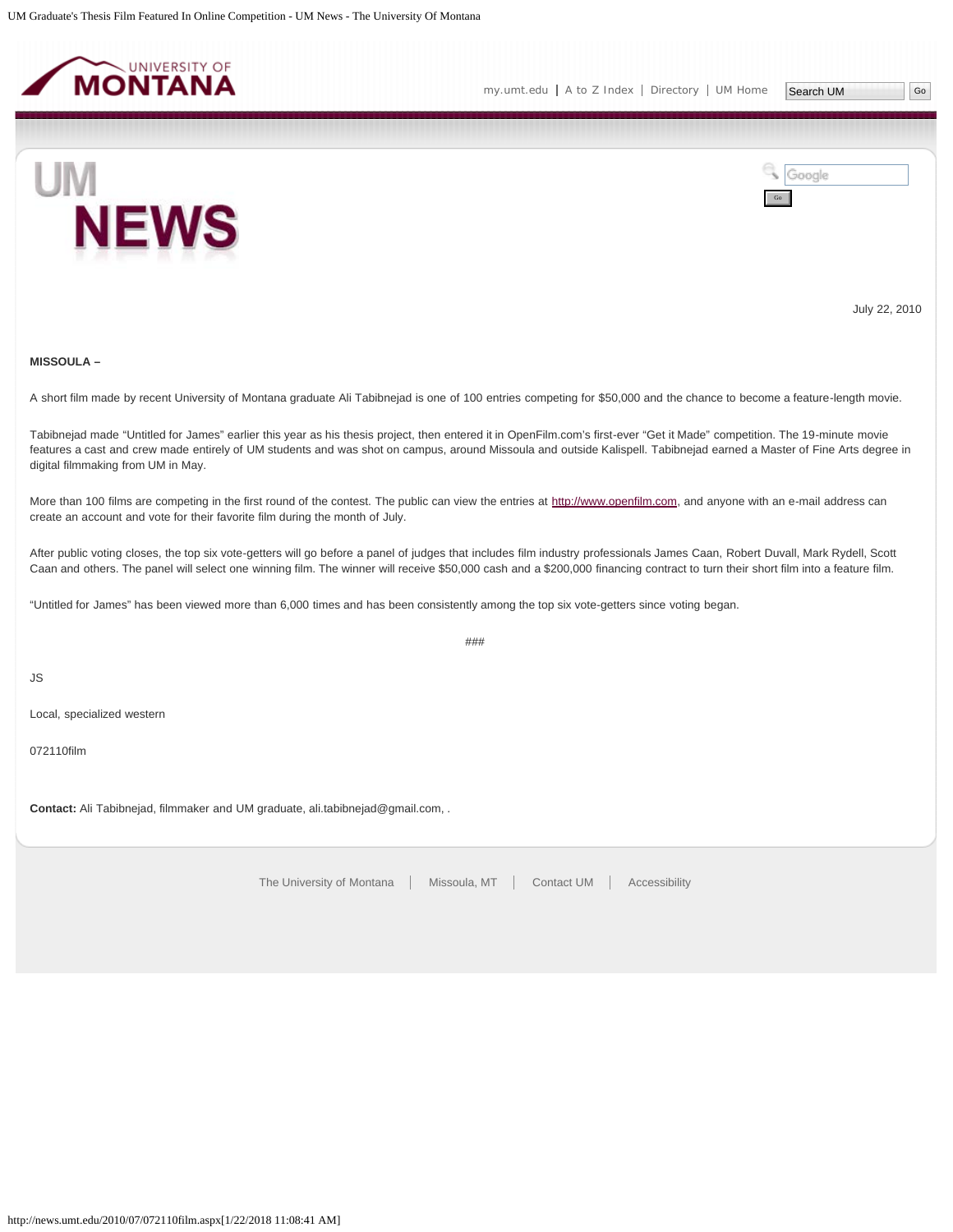<span id="page-12-0"></span>

**NEWS** 

Search UM |Go



July 20, 2010

## **MISSOULA –**

**UM** 

The Law Building at The University of Montana was evacuated Tuesday morning after a threat was e-mailed to a law school employee.

Campus and Missoula police officers arrived on the scene around 11 a.m. to evaluate the situation. The Law Building was evacuated, and it and the nearby Performing Arts and Radio/Television Center were searched. The streets around the Law Building were closed, and e-mail, Internet and phone text emergency notification systems alerted campus of the potential threat.

###

Officers learned the e-mail threat was without merit, and the area was declared "all clear" shortly after 1 p.m.

CBS

Campus

072010thrt

Contact: Jim Foley, UM executive vice president, 406-243-2311, [james.foley@umonana.edu.](mailto:james.foley@umonana.edu)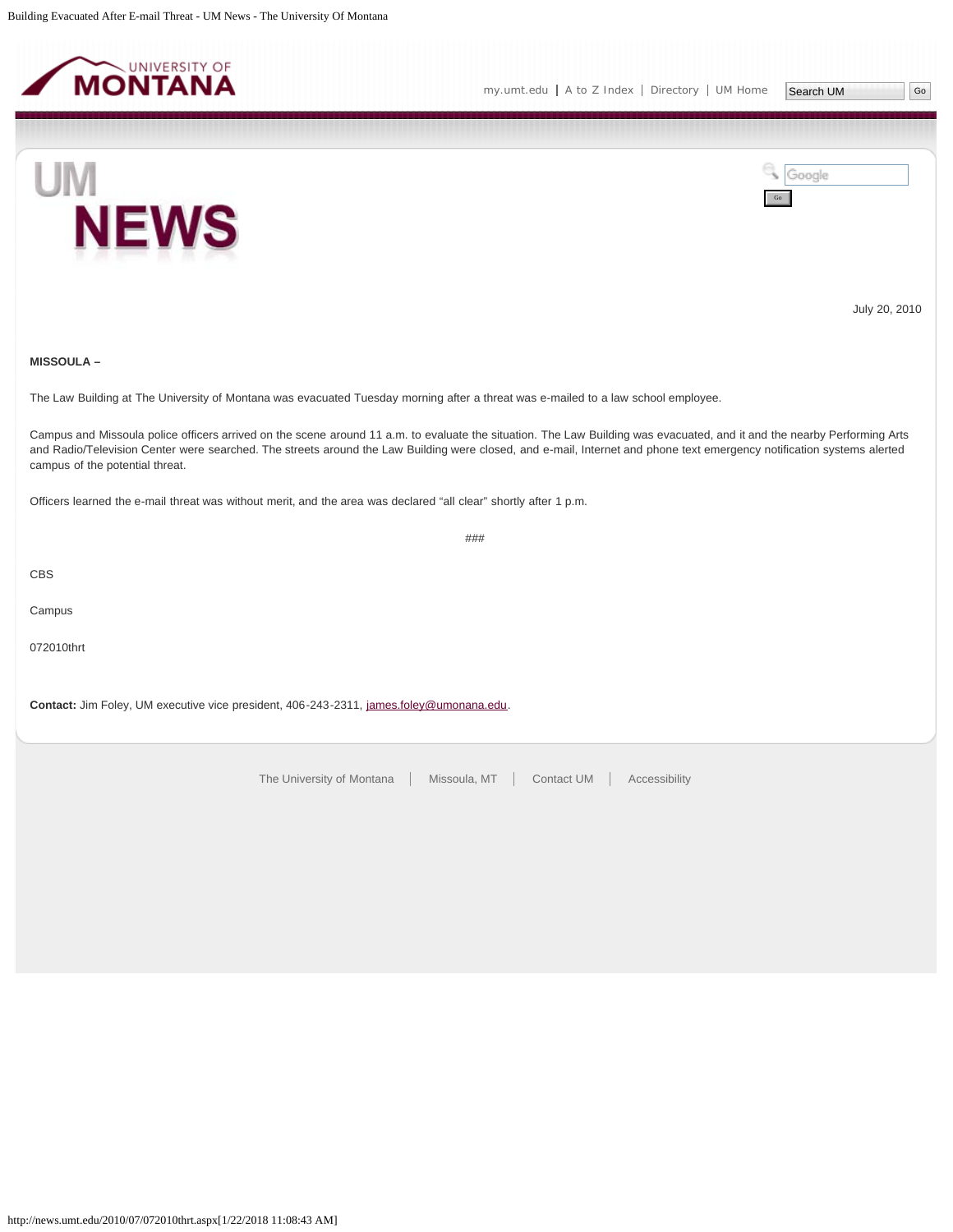<span id="page-13-0"></span>



July 20, 2010

## **MISSOULA ―**

The Building Futures Program, a community partnership of The University of Montana College of Technology, the Missoula Building Industry Association and the Flagship Program, will hold an open house for its student-built home from 1 to 4 p.m. Sunday, July 25.

The Bronze Level National Association of Home Builders Green Certified custom home, located at 2604 Roderick Way in Missoula, is valued at \$340,000. It has three bedrooms and two and a half bathrooms, with 1,484 square feet on the main floor and 742 square feet on the upper floor.

Raffle tickets for the home cost \$100 each and can be purchased at the open house. Those who buy a raffle ticket at the open house will be entered into a drawing for a free ticket.

Purchasers must be 18 or older, and prize winners must be Montana residents. The raffle drawing will take place at 2 p.m. Sunday, Sept. 26, at Farmers State Bank, located at 3130 N. Reserve St. in Missoula. Ticket purchasers need not be present to win.

UM strives for equal and full participation at all events. For more information on or to request disability-related modifications, call COT Associate Dean Alan Fugleberg at 406- 243-7608 or e-mail [alan.fugleberg@mso.umt.edu](mailto:alan.fugleberg@mso.umt.edu) at least 48 hours in advance.

For more information, go online to [http://www.missoulastudentbuilthouse.org](http://www.missoulastudentbuilthouse.org/).

###

**NOTE TO EDITORS:** For a photo of the house, e-mail [alan.fugleberg@mso.umt.edu](mailto:alan.fugleberg@mso.umt.edu).

AF/als

Local, specialized western

072010hous

**Contact:** Alan Fugleberg, associate dean, UM College of Technology, 406-243-7608, [alan.fugleberg@mso.umt.edu](mailto:alan.fugleberg@mso.umt.edu).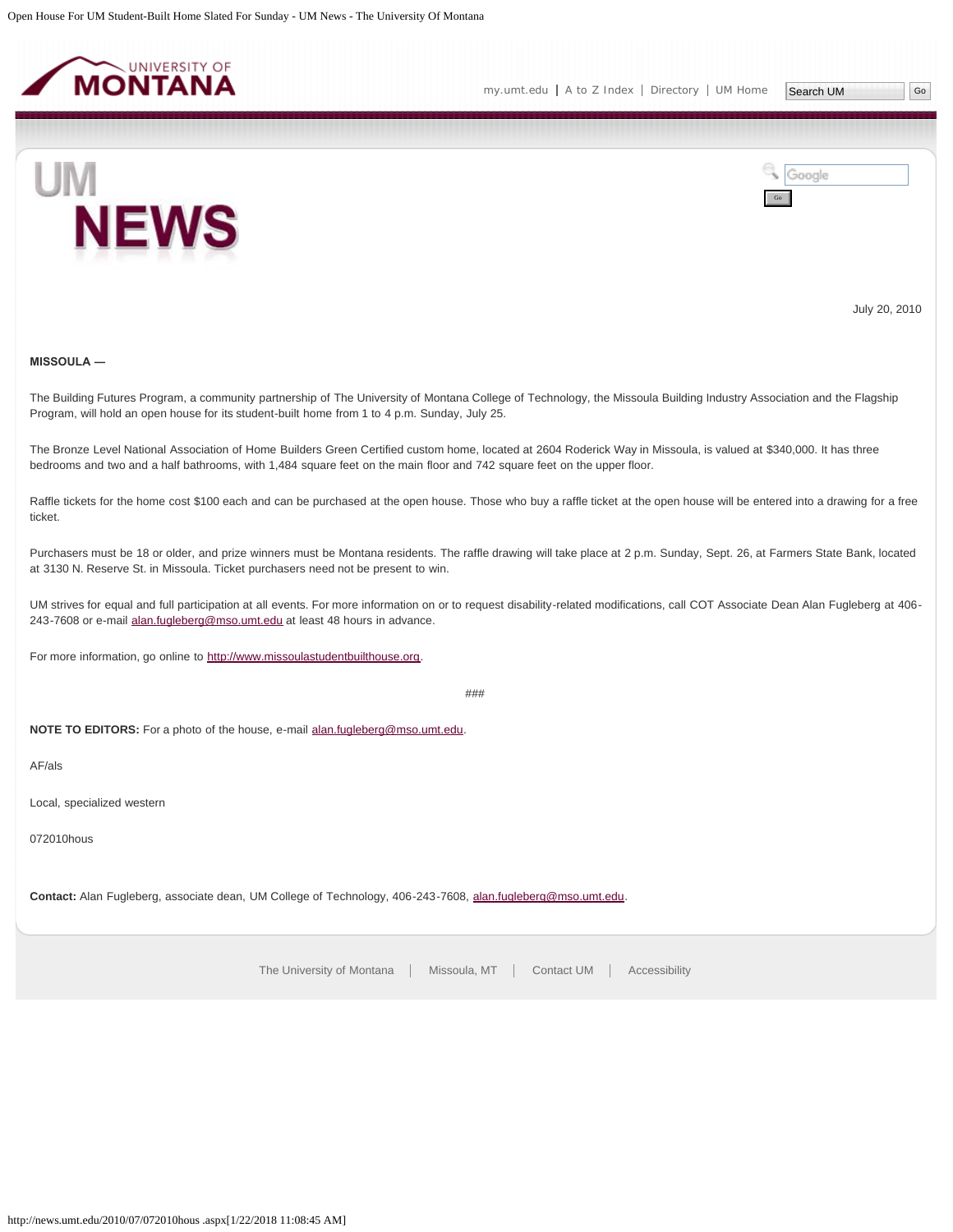<span id="page-14-0"></span>



July 20, 2010

#### **HAMILTON –**

The steering committee for the Bitterroot College Program of The University of Montana will hold a meeting at 3 p.m. Tuesday, July 27, at the Ravalli County Commissioners Meeting Room, located at 215 S. Fourth St. in Hamilton.

The BCP steering committee is a public board and welcomes members of the public to observe and participate at its meetings.

Agenda topics will include operational, educational planning and fiscal issues. The meeting agenda will be available Friday, July 23, on the BCP website at <http://www.umt.edu/bcp>(click on "Meetings" under "Steering Committee"), by calling BCP Interim Director Victoria Clark at 406-375-0100, or by e-mailing [victoria.clark@umontana.edu](mailto:victoria.clark@umontana.edu).

The BCP Steering Committee is a collaborative group composed of local Ravalli County stakeholders, UM officials and state higher education representatives. The committee is charged with planning an entity to provide responsive and sustainable adult and higher education opportunities to the residents of Ravalli County.

BCP will offer 18 UM College of Technology courses in the Hamilton area this fall.

###

VC/bd

Local, specialized western

072010bttr

**Contact:** Victoria Clark, interim director, Bitterroot College Program of UM, 406-375-0100, [victoria.clark@umontana.edu](mailto:victoria.clark@umontana.edu).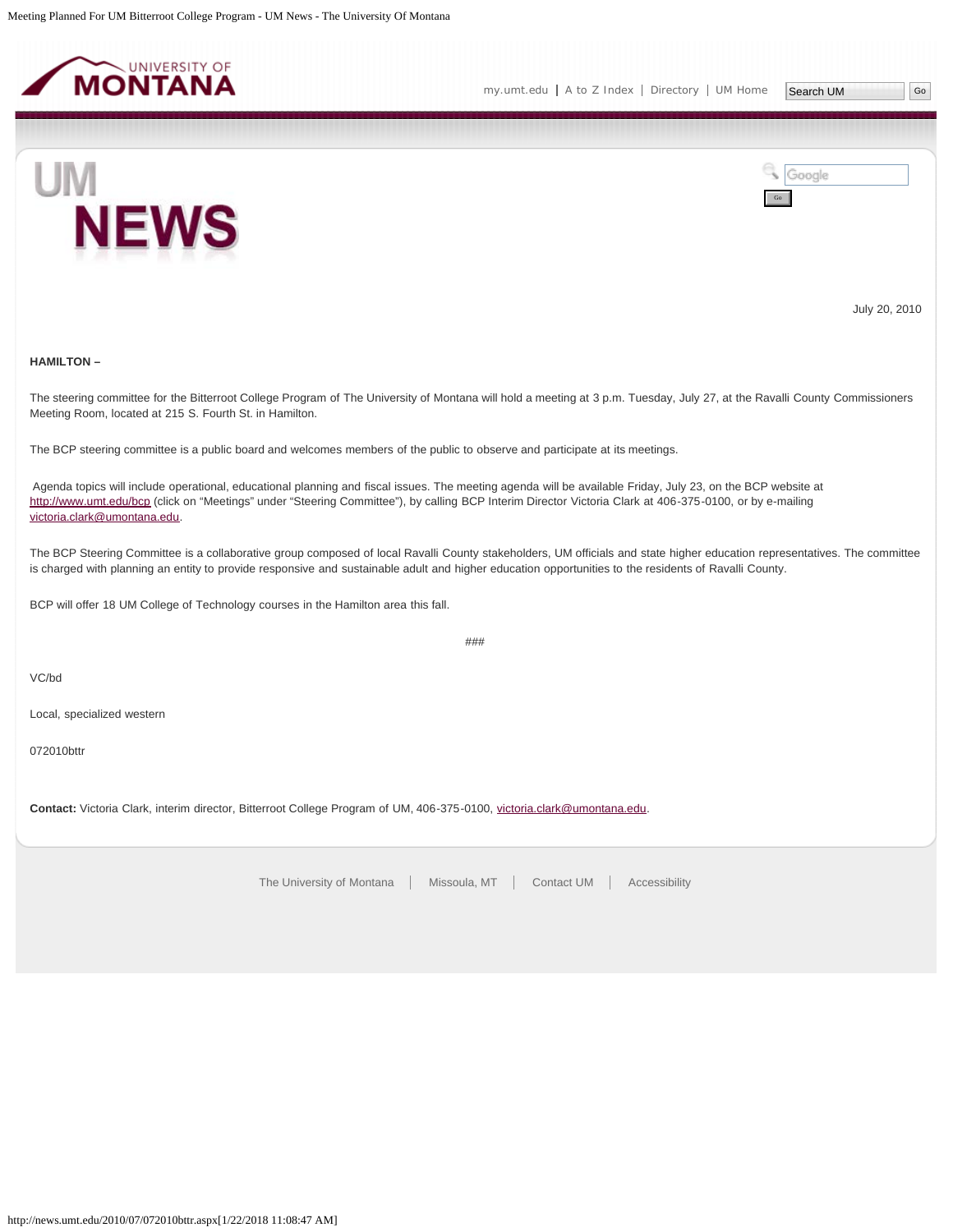<span id="page-15-0"></span>



July 20, 2010

#### **MISSOULA –**

A diverse group of people and organizations who care about the Crown of the Continent are working with The University of Montana Center for Natural Resources and Environmental Policy to organize a conference that will celebrate and build upon the region's remarkable natural and cultural heritage.

The two-day conference – "Remarkable Beyond Borders: Shaping the Future of the Crown of the Continent" – is open to anyone interested in the past, present and future of the region. It will take place Thursday and Friday, Sept. 23-24, at the Bayshore Inn, Waterton Lakes National Park, Alberta. Registration costs \$75 through Sept. 10 and \$100 thereafter.

The event celebrates the efforts of people and organizations to preserve the culture, heritage, communities and landscape of the region now and for future generations. Participants will assess the challenges and opportunities ahead and build relationships and knowledge to shape the future of the region.

Confirmed keynote speakers are Jack Nisbet, author of "Sources of the River: Tracking David Thompson Across Western North America"; Jonathan B. Tourtellot, director and geotourism editor, National Geographic Traveler; Darrell Kipp, director, Piegan Institute; and Lynn Scarlett, former U.S. deputy secretary of the interior.

The idea of an annual conference focused on the Crown of the Continent emerged at last year's summer retreat of the "Roundtable on the Crown of the Continent," a forum for organizations and people who care about the region. This year's conference is the first in a series that will occur during the next four years in each of the four sub-regions of the Crown, which are formed by the Continental Divide as the north-south axis and the U.S.-Canadian border as the east-west axis.

Roundtable events are organized and convened by UM's Center for Natural Resources and Environmental Policy with the support of the Lincoln Institute of Land Policy and the Sonoran Institute.

###

For more information, to register for the conference or to learn about sponsorship opportunities, visit<http://crownroundtable.org/2010conference.html>.

BD

Local, state, tribal

072010crwn

**Contact:** Shawn Johnson, UM Center for Natural Resources and Environmental Policy, 406-457-8475, [shawn.johnson@umontana.edu.](mailto:shawn.johnson@umontana.edu)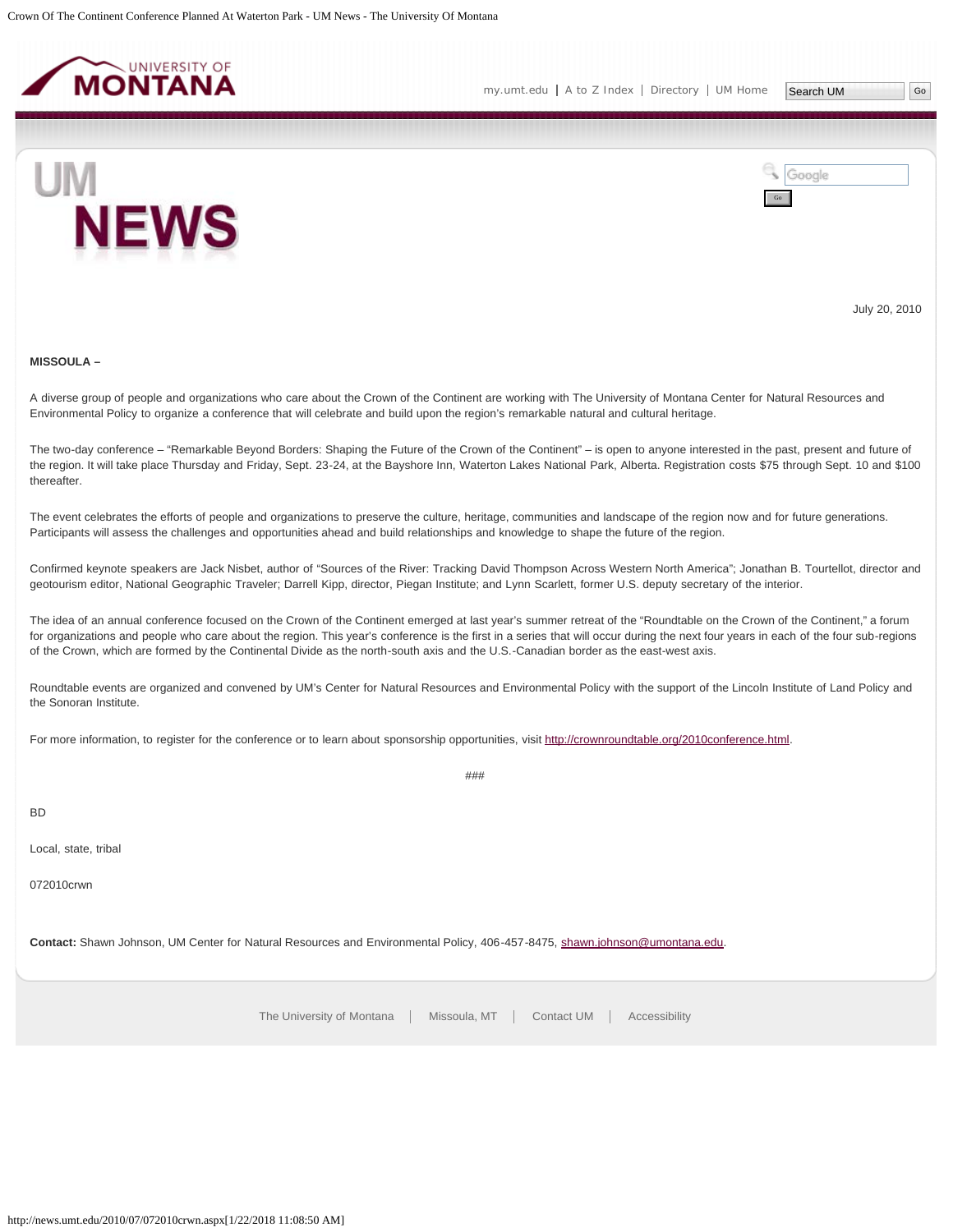<span id="page-16-0"></span>

Google

Go



July 20, 2010

#### **MISSOULA –**

Five U.S. government employees recently were awarded Mike Mansfield Fellowships by the Maureen and Mike Mansfield Foundation.

The federal employees selected by a bi-national committee are:

- Amanda J. Eichelkraut, program analyst, U.S. Agency for International Development.
- Monterey R. Gardiner, physical scientist, technology development manager, U.S. Department of Energy.
- Melissa Muhammad, competent authority/tax treaty analyst, Internal Revenue Service, U.S. Department of the Treasury.
- Andrew L. Winternitz, deputy director for Japan policy, Office of the Secretary of Defense, U.S. Department of Defense.
- Tad Woolfe, deputy chief, Wing Current Operations, U.S. Air Force.

The Mansfield Fellows will develop an in-depth understanding of Japan and its government through a year of intensive, full-time Japanese language and area studies in the United States, followed by a year of practical work inside Japanese government ministries and agencies.

The Mike Mansfield Fellowship Program, now in its 16th year, is a two-year, government-to-government exchange established by Congress in 1994 to build a corps of U.S. government officials with substantial expertise on Japan. The Japanese language skills, government experience and contacts Mansfield Fellows acquire during the program make them a unique and valuable resource to their agencies when they return to U.S. federal government service.

"As the United States and Japan celebrate the 50th anniversary of their alliance, we recognize that the promise the partnership holds for the future depends in part on U.S. government officials with an in-depth understanding of Japan and its government," said Gordon Flake, executive director of the Maureen and Mike Mansfield Foundation. "The Mike Mansfield Fellowship Program has been addressing this need for 16 years, and the latest group of Fellows is exceptionally well prepared to help the U.S. and Japan meet the challenges and opportunities ahead."

Since the fellowships were established, 96 fellows representing 22 agencies and departments of the U.S. government have entered the program.

The fellowships are administered by the Mansfield Foundation through an annual congressional appropriation, with the U.S. Department of State Bureau of Educational and Cultural Affairs as grantor.

###

The Maureen and Mike Mansfield Foundation is a nonprofit 501(c)(3) organization that advances the late Montana Sen. Mike Mansfield's lifelong work to promote understanding and cooperation among the nations and peoples of Asia and the United States. The foundation has offices at The University of Montana, as well as in Washington, D.C., and Tokyo.

MGE/js

Local, dailies

072010mans

**Contact:** Margo Grimm Eule, director of communications, The Maureen and Mike Mansfield Foundation, 202-347-1994, .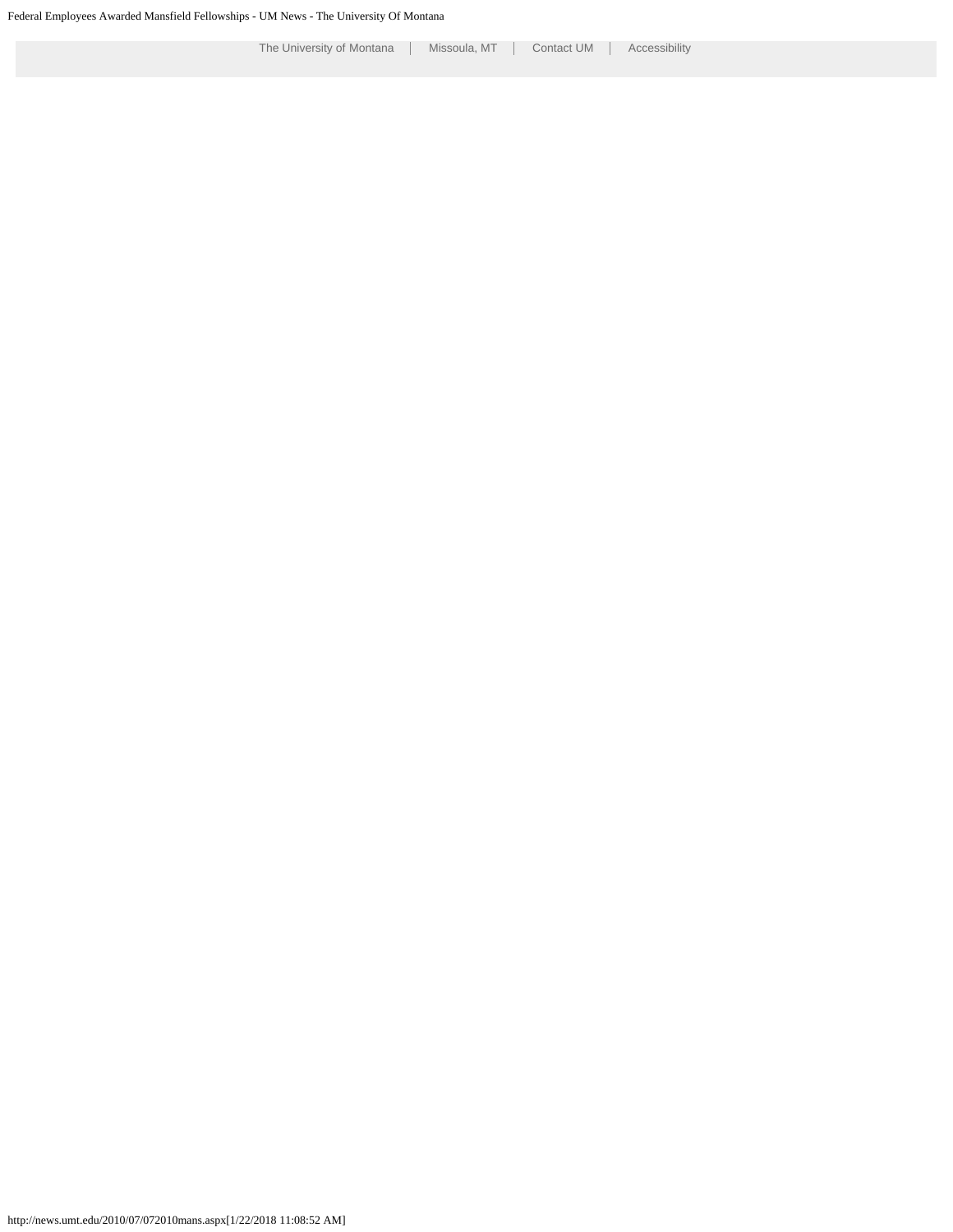<span id="page-18-0"></span>



July 16, 2010

## **MISSOULA –**

University of Montana juniors Taylor Healy and Kurt Schiedermayer each finished ahead of nearly 500 other Army ROTC cadets in their regiments in the Army Physical Fitness Test, held this summer as part of cadet training at Joint Base Lewis-McChord, Wash.

Thousands of college students from around the globe converge at Joint Base Lewis-McChord each summer to attend Army ROTC's capstone training and assessment exercise – the 29-day Leader Development and Assessment Course. Each cadet must pass the APFT on their fourth day of training.

The test, which measures the student's strength and endurance, consists of sit-ups and push-ups, each timed over two minutes, and a two-mile run. Scores are aggregated into an overall official Army score. The Army standard maximum score is 300.

Healy, a UM sociology major from Fort Collins, Colo., scored 340 points. His achievement on the APFT placed him at the top of his 468-person regiment.

Schiedermayer is a UM forestry major from Philipsburg. He scored 351 points. His achievement placed him at the top of his 445-person regiment.

This year more than 6,300 ROTC cadets will attend LDAC in 14 ROTC regiments. Each 500-person regiment will undergo a 29-day cycle of progressive training, culminating in the regimental graduation ceremony.

LDAC is the single most important event in any cadet's student career. Successful completion of the training cycle is prerequisite to commissioning. Last year 4,300 second lieutenants were commissioned through ROTC.

###

NOTE TO EDITORS: Photos of the cadets are available by calling Maj. Jason Grider at 406-544-8408 or by e-mailing [jason.grider@mso.umt.edu](mailto:jason.grider@mso.umt.edu).

BD

Local, state, hometown

071510rotc

**Contact:** Maj. Jason Grider, UM Department of Military Science, 406-544-8408, [jason.grider@mso.umt.edu](mailto:jason.grider@mso.umt.edu).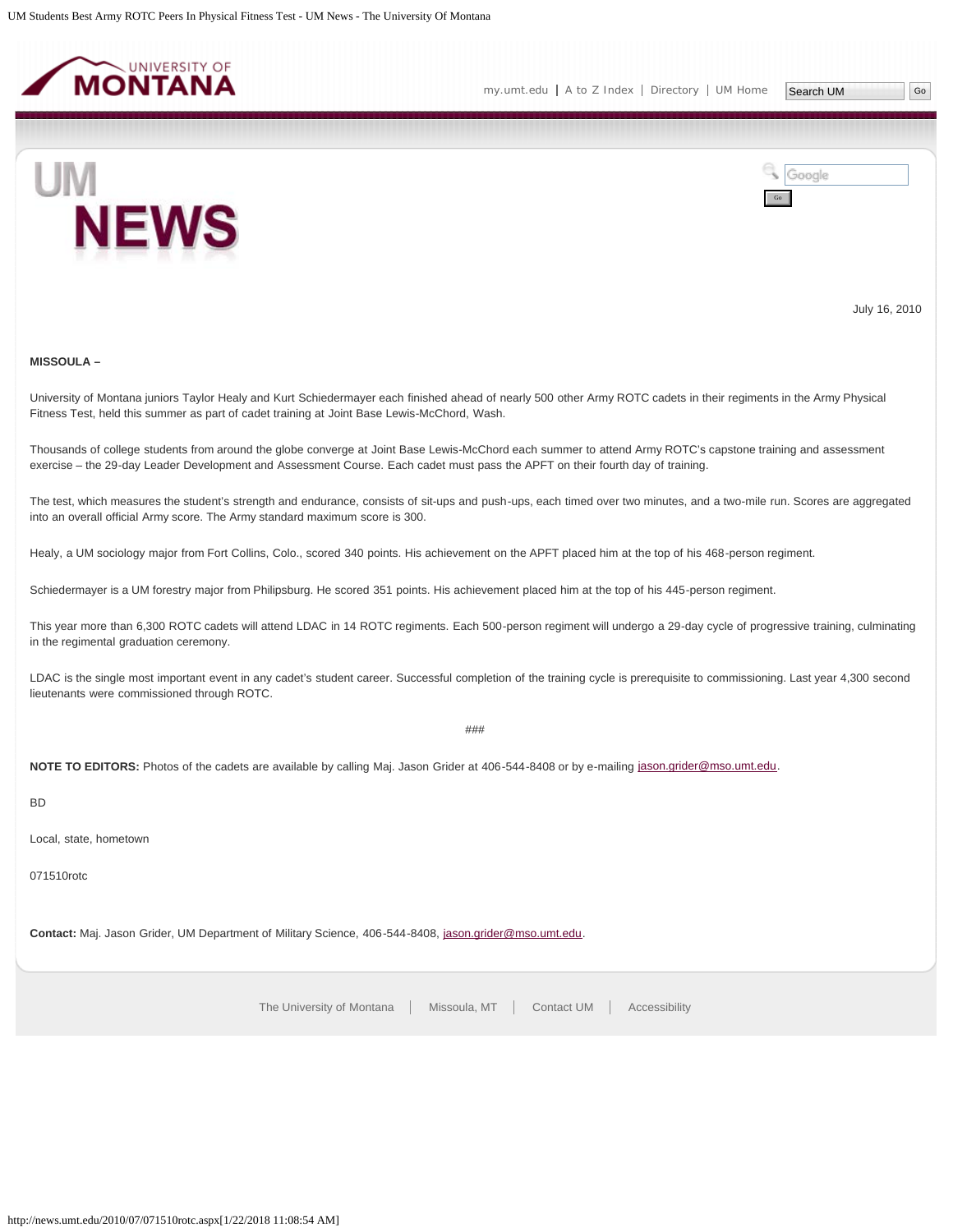<span id="page-19-0"></span>

Go

Google



July 14, 2010

#### **MISSOULA –**

University of Montana Assistant Professor Josh Lawrence recently was one of 40 in the nation to receive a New Investigator Research Grant from the Alzheimer's Association.

Lawrence received the grant for his research project to advance understanding of the consequences of selective nerve cell death in the early stages of Alzheimer's disease and how those consequences may affect brain function.

The two-year, \$80,000 grant will support Lawrence's research on nerve cells in the region of the brain called the hippocampus. He and his team will study the activity of somatostatin-containing nerve cells affected by signals from acetylcholine-containing cells and what happens when those signals are lost. Both types of cells are especially vulnerable to cell death in the early stages of Alzheimer's disease.

"It is exciting to get this grant at this critical time when I am trying to gather and sustain resources to address this critical synaptic connection," Lawrence said. "The funding will enable me to sustain my research projects and position my lab to compete for larger federal grants that also have relevance to Alzheimer's disease."

Lawrence was among 84 investigators who received funding from the Alzheimer's Association for projects ranked by peer reviewers in an extremely competitive field of 815 applications. He earned a doctorate in neuroscience from the University of Wisconsin-Madison. In 2008, he was recruited by the National Institutes of Health Center of Biomedical Research Excellence for Structural and Functional Neuroscience at UM to join the faculty in the University's Department of Biomedical and Pharmaceutical Sciences.

"The Alzheimer's Association Montana congratulates Josh and thanks him for his important work," said the association's Executive Director Suzanne Belser. "It is this type of research that will one day find a cure for Alzheimer's disease."

The Alzheimer's Association is the leading voluntary health organization in Alzheimer care, support and research. Since 1982 the association has committed more than \$265 million to more than 1,800 best-of-field grant proposals.

Alzheimer's Association Montana is located in Billings. For more information, visit<http://www.alz.org/montana>, call 406-252-3053 or e-mail [suzanne.belzer@alz.org](mailto:suzanne.belzer@alz.org).

###

BD

Local, specialized western, dailies

071410alzh

Contact: Josh Lawrence, UM assistant professor, 406-243-6486, [josh.lawrence@umontana.edu](mailto:josh.lawrence@umontana.edu).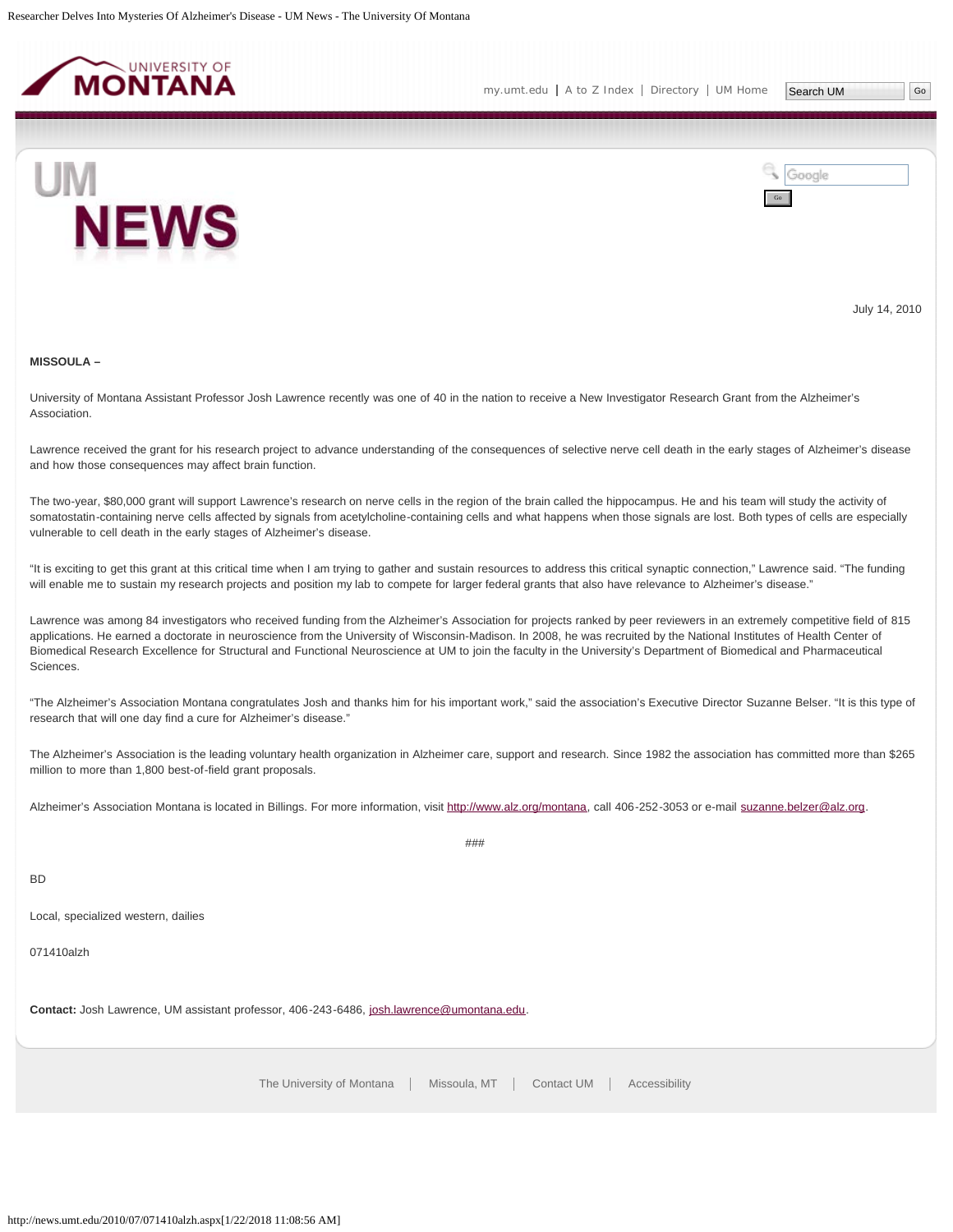<span id="page-20-0"></span>



July 12, 2010

#### **MISSOULA –**

The NCAA has granted one more year of athletic eligibility to former University of Montana cornerback Jimmy Wilson. The decision was reached late last week.

Wilson, 23, was a member of the Griz football team from 2004 to 2006. In a jury trial last summer, he was acquitted of a murder charge involving an incident that occurred in the Los Angeles area in June 2007 – a charge he contended all along was a matter of self-defense. The 12-person jury unanimously agreed with Wilson. The original jury trial the previous year resulted in a hung jury (11 jurors voting not guilty and one guilty), after which the prosecution chose to retry the case.

This past year, Wilson has been employed and living in Southern California and spending time with his family. Earlier this year, Wilson contacted UM officials about reenrolling in school and asked that a waiver be filed with the NCAA seeking restoration of his senior year. Thanks to the efforts of UM Associate Athletic Director Jean Gee, a strong case was made and approved by the NCAA staff.

"I thank God for the opportunity to further my education," Wilson said. "I am thankful to the coaches and Jean for helping me with the waiver process. I am excited I have the chance to compete again in the classroom and on the field as a Grizzly."

Wilson, a three-year starter at UM before his incarceration, was ineligible to return to Division I football because his eligibility under the five-year clock rule expired following the 2008 football season. NCAA bylaws state that once students enroll full time in an institution, they have five years to complete their seasons of competition.

"The NCAA has ruled in favor of Jimmy, and we support the decision," said UM Athletic Director Jim O'Day. "This will allow this young man to restore what he's been missing the past three years and follow his dreams both academically and athletically. The University is all about opportunity and second chances, and we are treating this matter no differently than we would for any student-athlete, whether from Montana or California. We will welcome Jimmy back into the Griz family with open arms and wish him success."

UM head football coach Robin Pflugrad agreed. "The more we researched and evaluated Jimmy's situation, it became obvious that Jimmy had made more than satisfactory progress in his responsibility of being a student-athlete at The University of Montana," he said. "Jimmy has unquestionably shown tremendous courage and strength of character in the past three years. I truly believe that Jimmy Wilson deserves the opportunity to pursue his educational goals. Our players and staff are excited about the news of bringing Jimmy back into the Grizzly family."

UM President George M. Dennison said, "The legal system has run its course, and we agree with the outcome that was achieved. We relish this opportunity to help this student-athlete get his life back on track with an education at The University of Montana."

O'Day adds, "If people knew the entire story, which was accurately portrayed in a special four-page article written by Roman Stubbs of the Montana Kaimin last winter, I'm sure they would agree with the NCAA's decision."

###

The Feb. 19 Kaimin story is online at [http://www.montanakaimin.com/index.php/articles/article/gladiator\\_school/770.](http://www.montanakaimin.com/index.php/articles/article/gladiator_school/770)

JO/cbs

Local, specialized western, dailies

071210wils

**Contact:** Jim Foley, UM executive vice president, 406-243-2311, [james.foley@umontana.edu](mailto:james.foley@umontana.edu).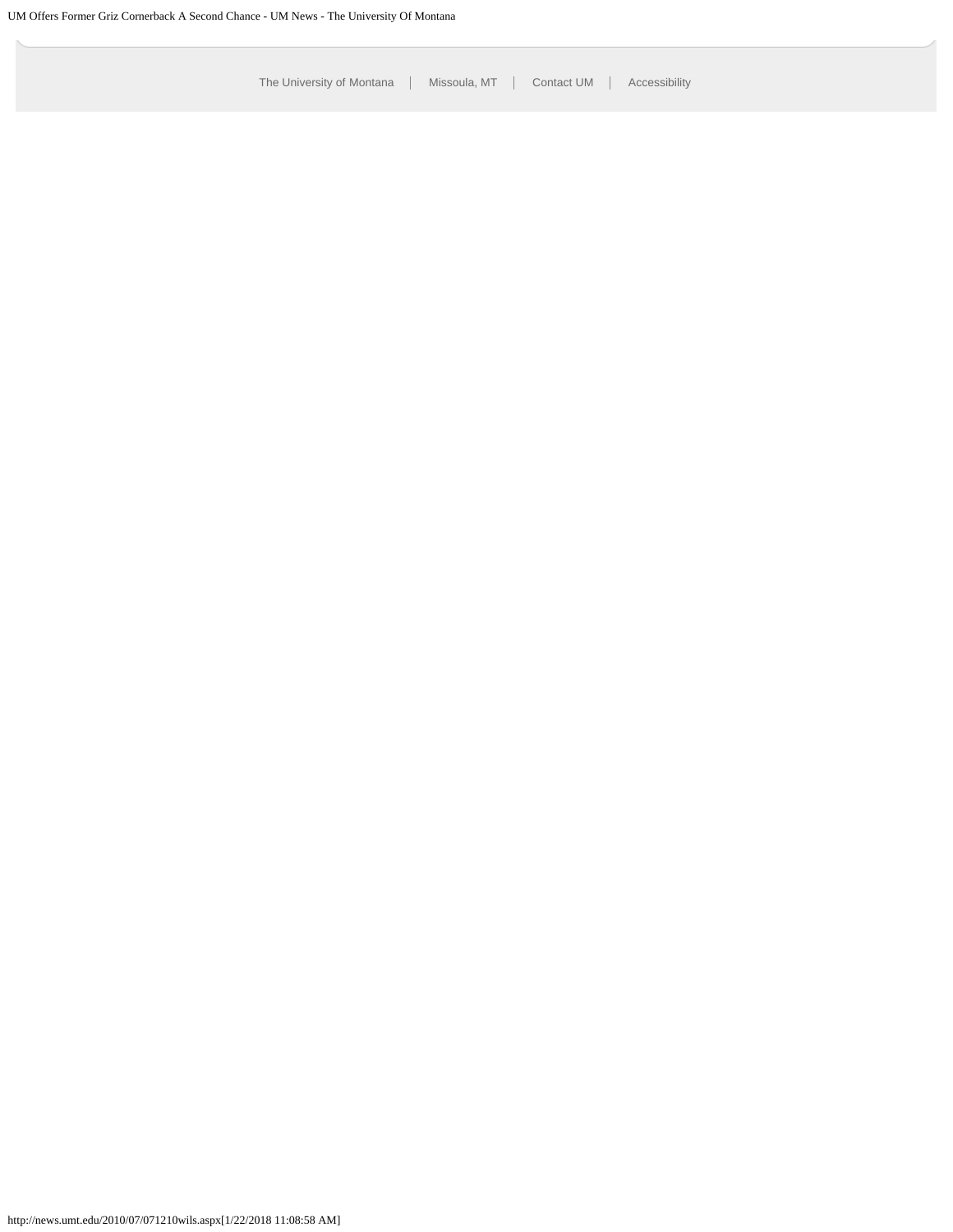<span id="page-22-0"></span>



July 12, 2010

#### **MISSOULA –**

A new report released by the Office of the Commissioner of Higher Education and The University of Montana's Bureau of Business and Economic Research regarding distance learning in Montana shows nearly 84 percent of the state's population, or about 520,000 people, age 18 to 64 have high-speed Internet available where they live.

This information provides the state with the first robust estimate of broadband Internet availability in Montana and highlights the strengths and weaknesses in high-speed Internet coverage and usage.

"I think this showcases that accessibility to online services is high but still not universal," BBER Director Patrick Barkey said.

There are certain categories of individuals who have markedly lower high-speed Internet availability at their homes. The fraction of American Indian households with highspeed availability in their residences is more than 10 percentage points lower than white households, although a higher fraction of American Indian households said they didn't know whether they had availability or not.

Lower-income and less-educated households also were more likely to not have high-speed service available. There also is less high-speed Internet access in eastern Montana than in other regions of the state.

"This information provides quantitative proof that while access is widely available, a digital divide still appears for Montana's lower-income, Native American, and rural populations," Barkey said.

BBER sampled more than 1,200 households in Montana to obtain the results, including both landline and cell-phone only households. The survey looked at consumer experiences in distance learning, as well as interest in engaging in additional distance learning specifically from the campuses of the Montana University System.

Identified in the survey were the academic program and work force development areas of greatest interest to consumers, the gaps in academic delivery that exist, the barriers to distance learning from the consumer perspective, the preferred type of distance delivery, and the manner and location consumers most often use to access the Internet. The survey can be downloaded from the MUS website at [http://mus.edu/online.](http://mus.edu/online)

BBER monitors economic and business conditions in Montana, providing information to individuals, businesses and government agencies across the state. For more information, visit [http://www.bber.umt.edu](http://www.bber.umt.edu/) or call 406-243-5113.

###

JE/js

Local, dailies, specialized western

071210bber

**Contact:** Patrick Barkey, director, UM Bureau of Business and Economic Research, 406-243-5113, [patrick.barkey@business.umt.edu.](mailto:patrick.barkey@business.umt.edu)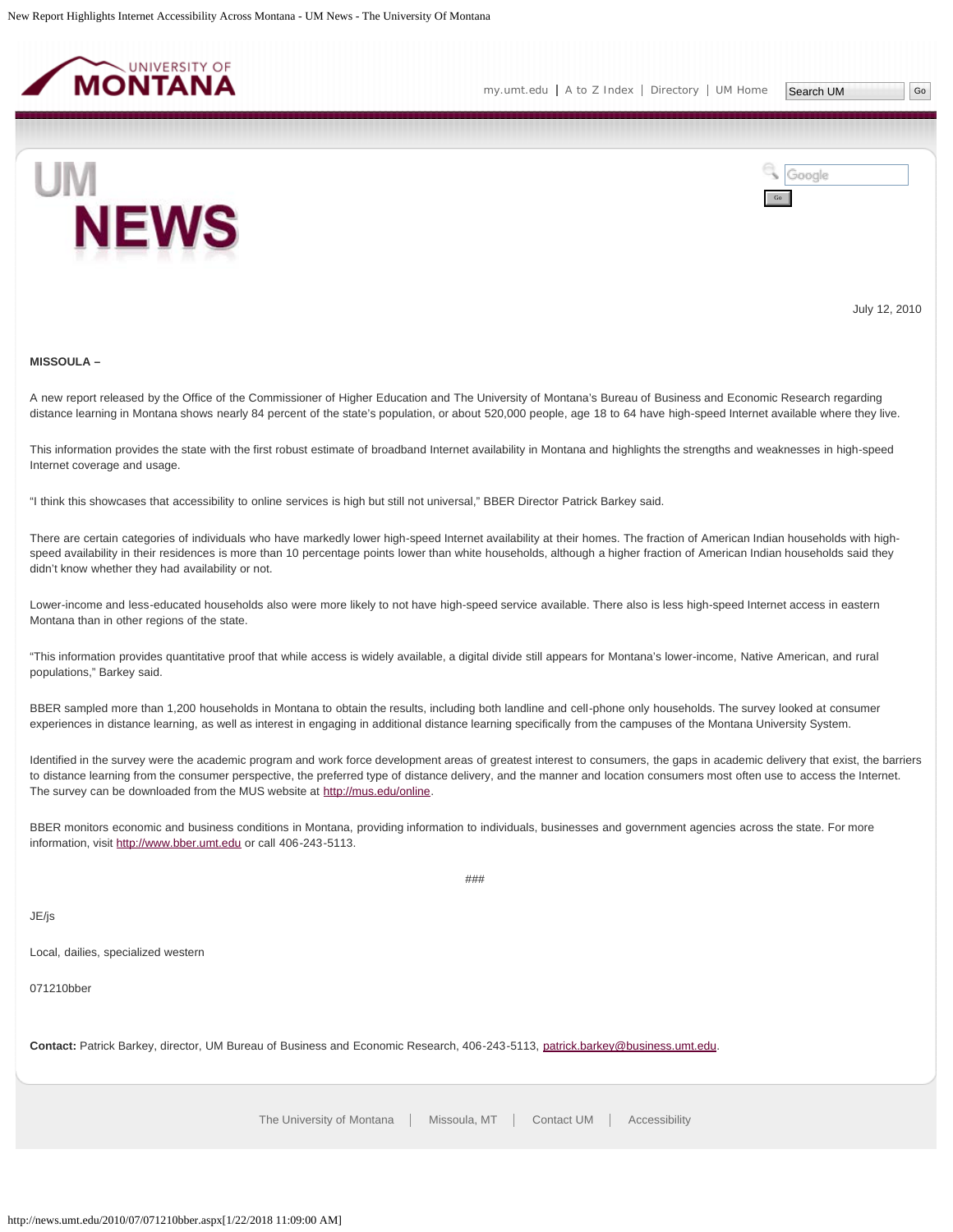<span id="page-23-0"></span>



July 09, 2010

## **MISSOULA –**

University of Montana student Morgen Hartford left July 5 for a 1,200-mile, two-month benefit bicycle tour from Missoula to Portland, Ore.

Hartford organized the tour in memory of a teacher, Susann Hannah, and plane crash victims Sonny Kless and Brian Williams. All three died recently in accidents. Hartford's tour is designed to honor the contributions of those individuals.

Hartford recently completed a 700-mile bike tour through Montana with the Wild Rockies Field Institute, studying climate change, energy production and sustainable agriculture. Now embarking on his own journey, he plans to continue to explore the impact of climate change and sustainable techniques as he stops at farms, dams and military bases along his way to the West Coast.

Hartford is documenting his adventure and collecting donations through his blog at http://wildandsacred.wordpress.com. Proceeds from the tour will be split between two organizations, the Terra Madre Missoula Food Community and UM Climate Action Now.

For more information or to request an interview with Hartford, e-mail Patrick Rhea, Climate Action Now president, at [patrick.rhea@umontana.edu.](http://news.umt.edu/2010/07/mailtopatrick.rhea@umontana.edu)

###

JS

Local

070810bike

**Contact:** Patrick Rhea, president, UM Climate Action Now, 913-406-7800, [patrick.rhea@umontana.edu.](mailto:patrick.rhea@umontana.edu)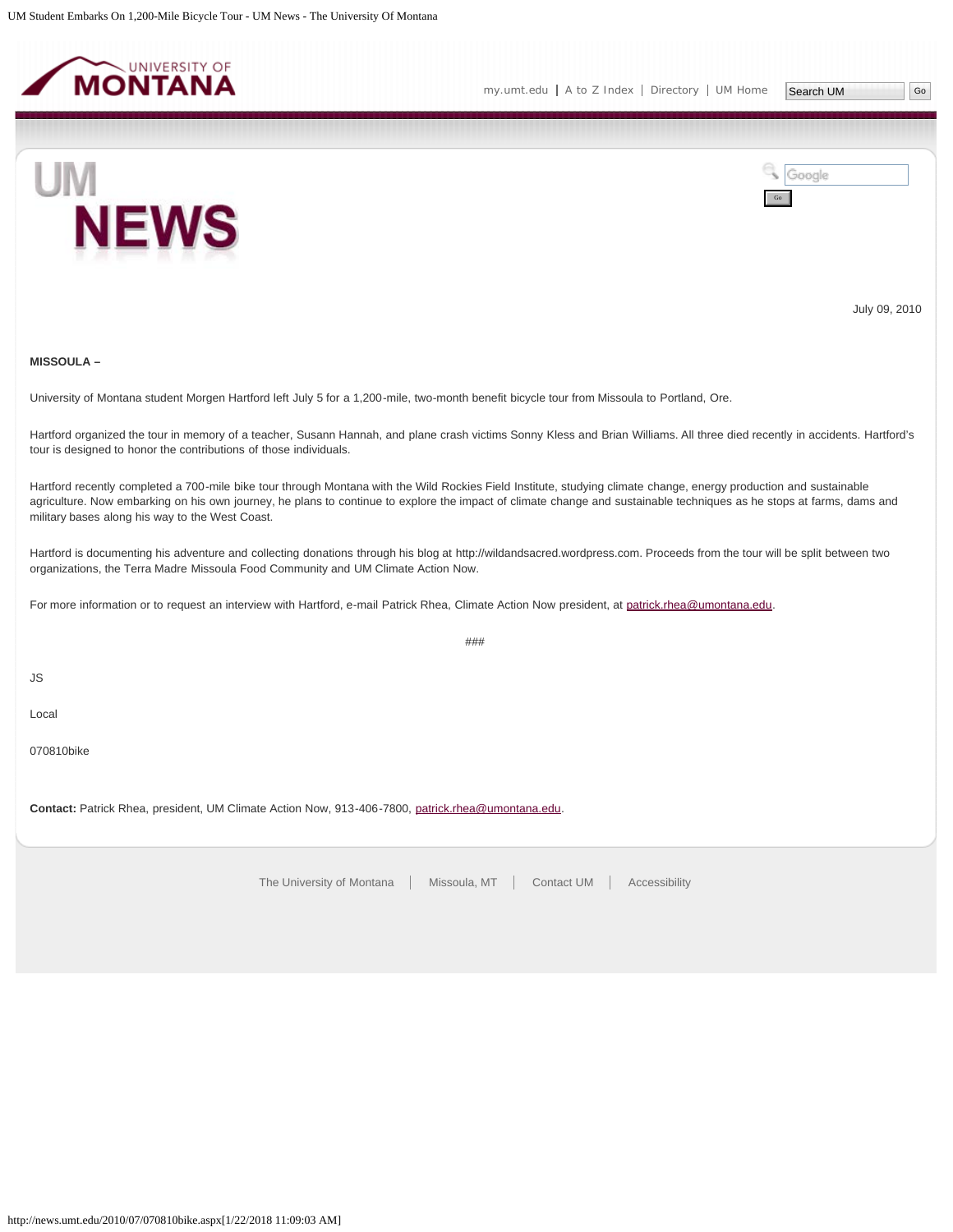<span id="page-24-0"></span>

[my.umt.edu](http://my.umt.edu/) | [A to Z Index](http://www.umt.edu/search/atoz/) | [Directory](http://www.umt.edu/directory/) | [UM Home](http://www.umt.edu/)

Search UM



Google Go

July 07, 2010

# **MISSOULA –**

Montana educators and their students can learn about the active layer of permafrost in the Arctic by following the blog of a teacher who is accompanying University of Montana Assistant Professor Anna Klene and a team of researchers to Alaska.

Trekking the Arctic to measure the temperature and properties of frozen ground is nothing new for Klene, who is a consultant on the Circumpolar Active Layer Monitoring (CALM) program, administered by George Washington University Professor Nikolay "Kolia" Shiklomanov and University of Delaware Professor Frederick "Fritz" Nelson. Klene has been with the program since shortly after its inception in the mid-1990s.

This year, New Orleans high school teacher Josh Dugat will accompany the expedition as a 2010 PolarTREC participant. PolarTREC is a program sponsored by the National Science Foundation, which partners teachers with researchers in the Arctic and Antarctic to raise awareness of polar science in classrooms across the country.

In addition to participating in fieldwork, PolarTREC teachers design and implement content-specific curriculum that incorporates their experiences with their students back home.

Information about the CALM project is online at <http://www.udel.edu/Geography/calm/about/permafrost.html>. To follow the team on their journey, go online to <http://www.polartrec.com/expeditions/long-term-circumpolar-permafrost-monitoring>. For more information, e-mail [jdugat@polartrec.com.](http://news.umt.edu/2010/07/jdugat@polartrec.com) Information about PolarTREC is online at [http://www.polartrec.com](http://www.polartrec.com/).

###

BD

Local, state

070710calm

**Contact:** Anna Klene, UM assistant professor, 406-243-4347, [anna.klene@mso.umt.edu](mailto:anna.klene@mso.umt.edu).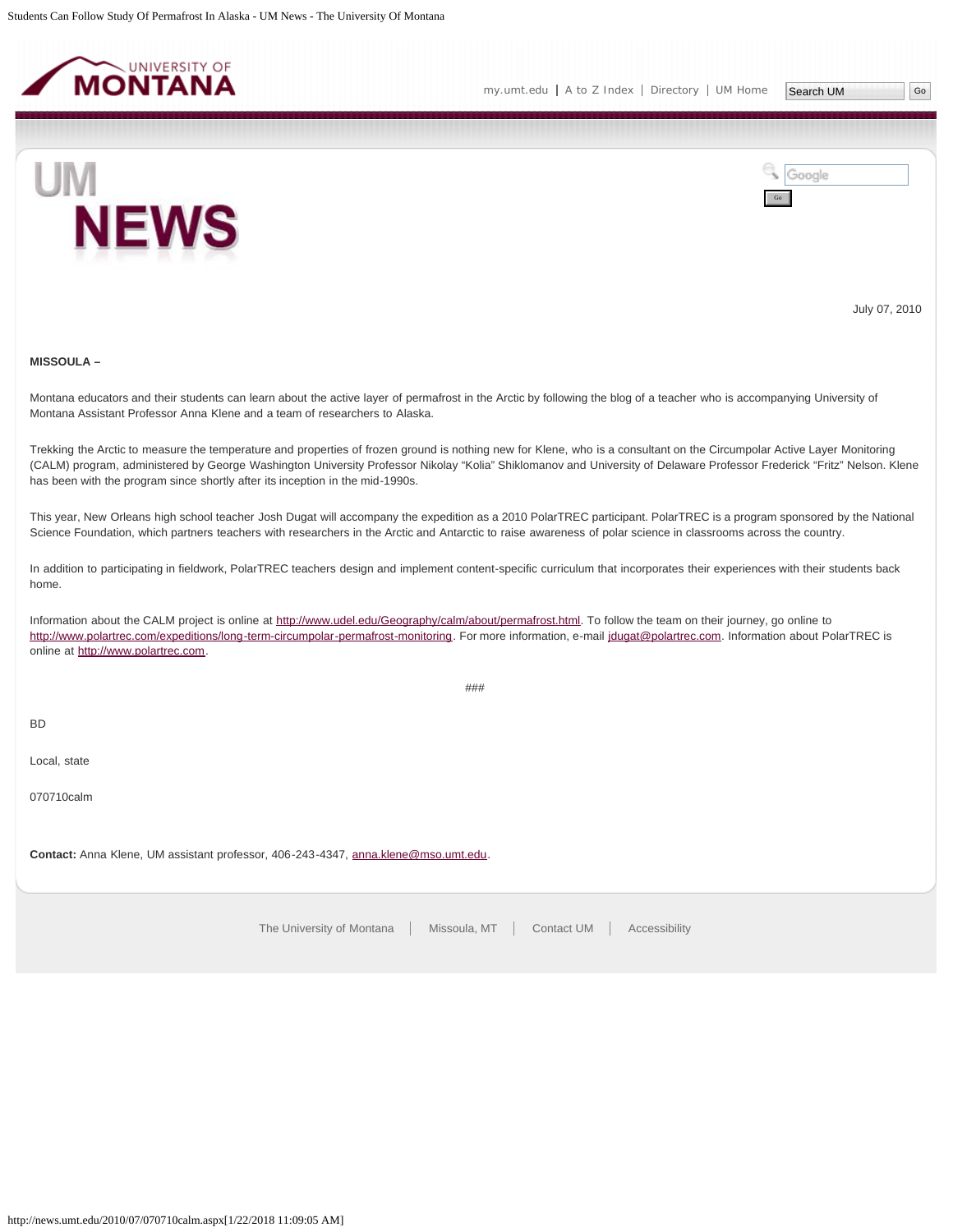<span id="page-25-0"></span>



July 02, 2010

# **MISSOULA –**

The University of Montana College of Technology will hold free college prep classes for qualified veterans through the Montana Veterans Upward Bound program.

Classes in math, writing and basic computer skills will take place Monday through Thursday evenings at the COT campus, located at 909 South Ave. W. in Missoula. Start times vary from 5 p.m. to 7:15 p.m., and classes end no later than 9:15 p.m.

Orientation will take place from 5 to 6 p.m. Monday, Sept. 13, in the COT Commons. A graduation ceremony will be held Thursday, Nov. 4.

For more information or to enroll, call 877-356-VETS or visit [http://www.vubmt.com](http://www.vubmt.com/).

###

BD

Local, specialized western

070110vets

**Contact:** Mary Opitz, UM College of Technology Outreach, 406-243-7812, [mary.opitz@umontana.edu](mailto:mary.opitz@umontana.edu).